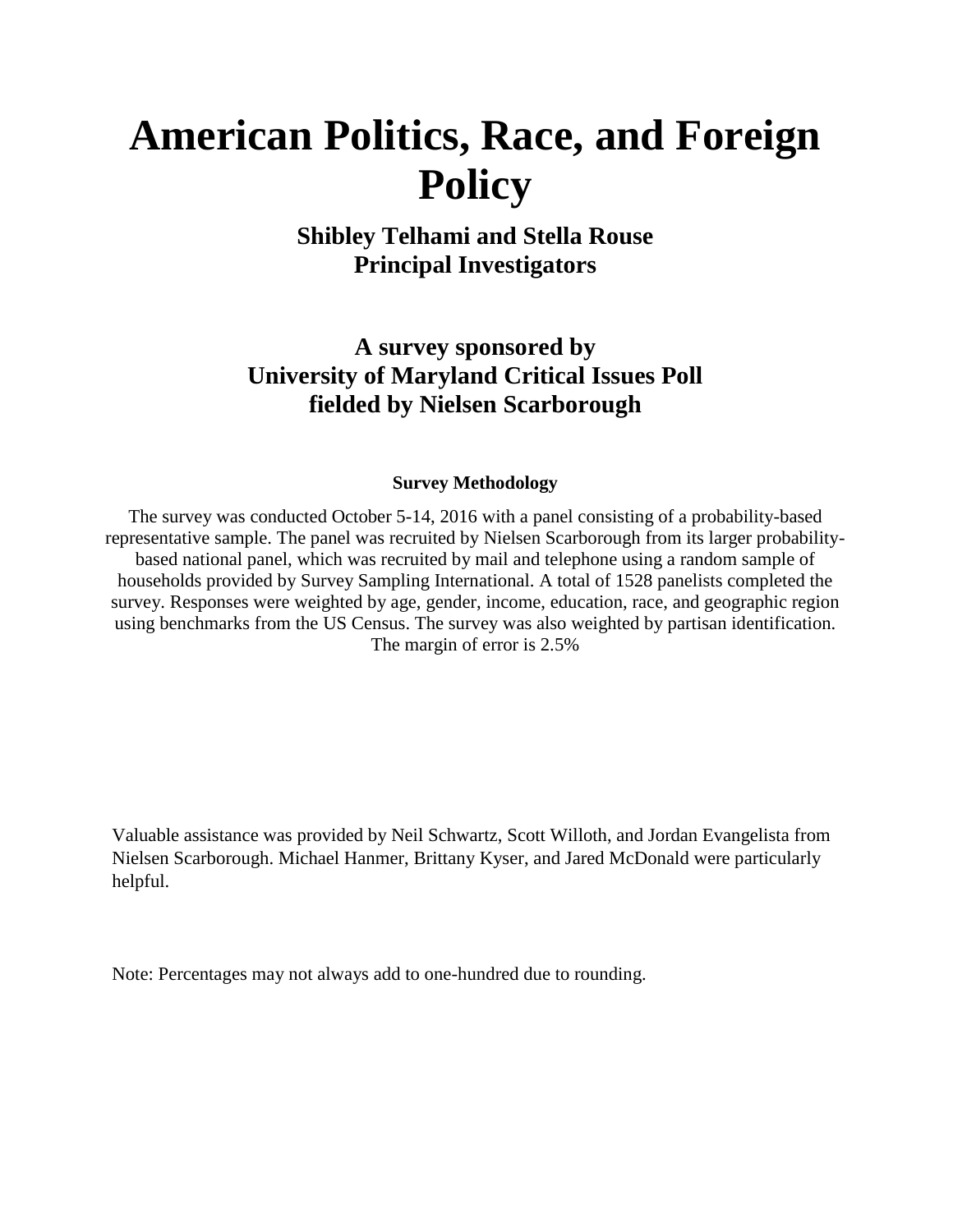Q2a: Please name a national or world leader you admire most? [**Open-ended text box**]

|                                          | Rep            | Dem              | Ind              | <b>Total</b>   |
|------------------------------------------|----------------|------------------|------------------|----------------|
| Angela Merkel<br>1.                      | 1%             | 5%               | 1%               | 3%             |
| Pope Francis<br>2.                       | 5              | $\overline{2}$   | 6                | 4              |
| Nelson Mandela<br>3.                     | $<$ 1          | $\mathbf{1}$     | $\mathbf{1}$     | 1              |
| <b>Barack Obama</b><br>4.                | 1              | 50               | 11               | 25             |
| Benjamin Netanyahu<br>5.                 | 11             | $\mathbf{1}$     | $\overline{2}$   | 5              |
| <b>Ronald Reagan</b><br>6.               | 18             | $<$ 1            | $\overline{2}$   | 8              |
| <b>Jimmy Carter</b><br>7.                | 1              | 1                | $\mathbf{1}$     | 1              |
| Paul Ryan<br>8.                          | $\overline{2}$ | $\overline{0}$   | $\overline{0}$   | $\mathbf{1}$   |
| George W. Bush<br>9.                     | 4              | $\boldsymbol{0}$ | $\boldsymbol{0}$ | $\overline{2}$ |
| 10. Vladimir Putin                       | 3              | $<$ 1            | 3                | $\overline{2}$ |
| 11. Bill Clinton                         | $<$ 1          | 2                | 1                | 1              |
| 12. Queen Elizabeth/British Royal Family | $\overline{2}$ | 1                | $\overline{2}$   | 1              |
| 13. John F. Kennedy                      | 1              | $\overline{2}$   | $\mathbf{1}$     | 1              |
| 14. Bernie Sanders                       | $<$ 1          | 3                | 1                | $\overline{2}$ |
| 15. Justin Trudeau                       | 1              | 4                | $\boldsymbol{0}$ | $\overline{2}$ |
| 16. Donald Trump                         | 4              | $\overline{0}$   | 1                | $\overline{2}$ |
| 17. Margaret Thatcher                    | $\mathbf 1$    | $<$ $1$          | $\mathbf{1}$     | 1              |
| 18. Hillary Clinton                      | $\overline{0}$ | 2                | $\mathbf{1}$     | $\mathbf{1}$   |
| 19. Winston Churchill                    | 1              | $<$ 1            | 3                | 1              |
| 20. Other                                | 19             | 15               | 28               | 18             |
| 21. No one                               | 9              | 3                | 17               | 7              |
| 22. Refused/Don't know                   | 17             | 7                | 19               | 13             |

Q2b: Please name a national or world leader you dislike most? [**Open-ended text box**]

|                               | <b>Rep</b>     | Dem            | Ind            | <b>Total</b>   |
|-------------------------------|----------------|----------------|----------------|----------------|
| <b>Vladimir Putin</b>         | 8%             | 30%            | 12%            | 19%            |
| Kim Jong Un/Kim Jong Il<br>2. | 9              | 12             | 10             | 10             |
| Bashar al-Assad<br>3.         | 3              | 3              | $\overline{2}$ | 3              |
| <b>Hillary Clinton</b><br>4.  | 23             |                | 6              | 11             |
| <b>Barack Obama</b>           | 29             |                | 12             | 14             |
| Donald Trump<br>6.            | 3              | 18             | 5              | 10             |
| George W. Bush<br>7.          | $\overline{0}$ | 4              | 6              | 3              |
| <b>Adolf Hitler</b><br>8.     | 1              | $\overline{2}$ | 3              | $\overline{2}$ |
| 9. Rodrigo Duterte            |                |                | $\Omega$       |                |
| 10. Angela Merkel             | 1              |                | 1              |                |
| 11. Mitch McConnell           | 0              |                | $\Omega$       | ${<}1$         |
| 12. Benjamin Netanyahu        |                | $<$ 1          |                |                |
| 13. Other                     | 9              | 13             | 24             | 12             |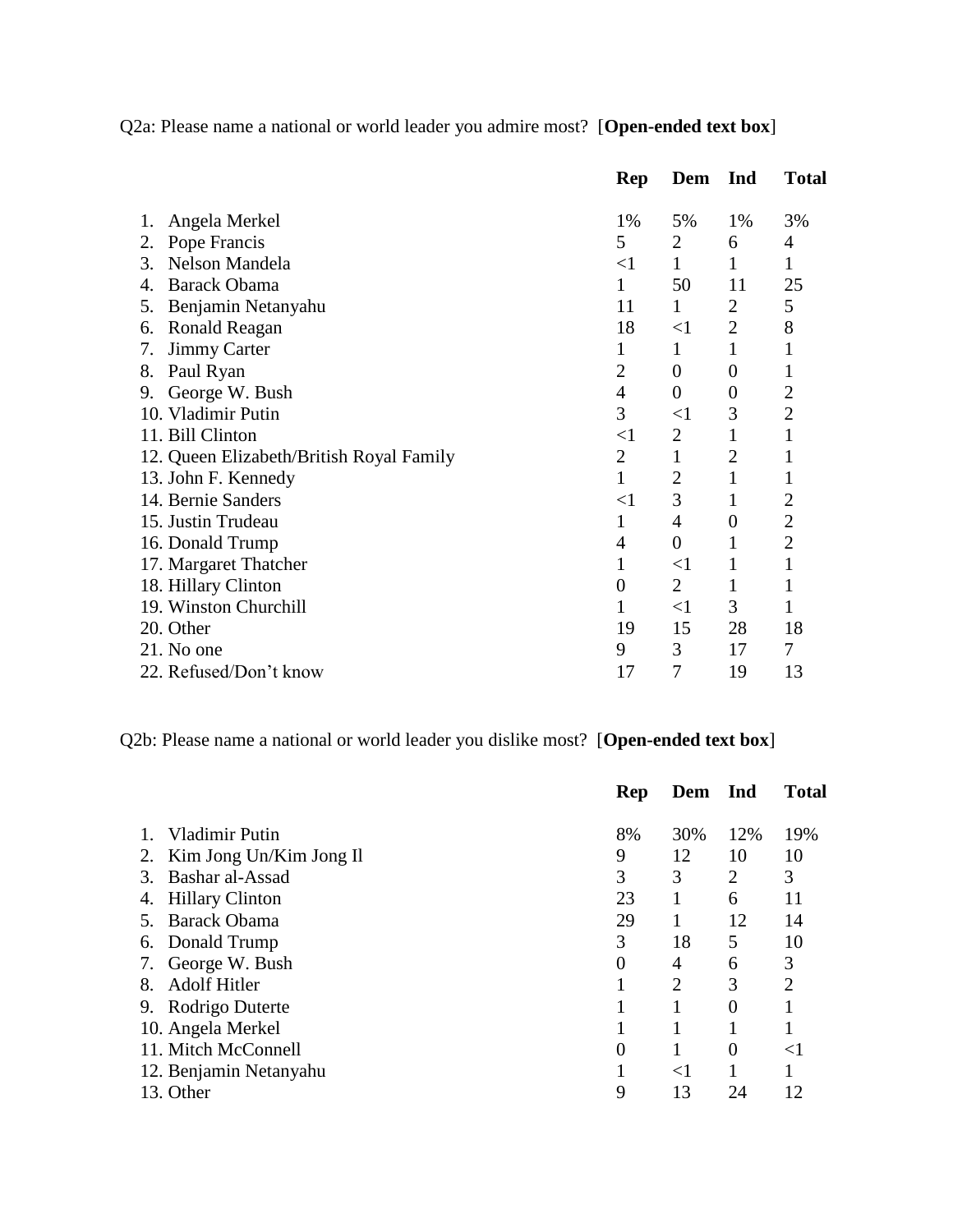| 14. No one             | 2 1 5 2     |  |  |
|------------------------|-------------|--|--|
| 15. Refused/Don't know | 12 11 15 12 |  |  |

# Q3. What is your **primary** source for political information? Please select one. **[RANDOMIZE OPTIONS]**

|                        |                                  | Rep | Dem Ind        |          | <b>Total</b>   |
|------------------------|----------------------------------|-----|----------------|----------|----------------|
|                        | 1. Newspapers and news magazines | 11% | 13%            | 9%       | 12%            |
|                        | (in print and online)            |     |                |          |                |
|                        | 2. Public broadcasting           | 4   | 10             | 5        | $\overline{7}$ |
|                        | (NPR or PBS)                     |     |                |          |                |
| $\mathcal{R}_{\alpha}$ | Christian News Radio             | 1   | $\leq$ 1       | $\theta$ |                |
| 4.                     | Network TV news broadcasts       | 17  | 27             | 31       | 23             |
|                        | (For example: ABC, NBC, or CBS)  |     |                |          |                |
|                        | 5. CNN                           | 8   | 15             | 9        | 11             |
| 6.                     | <b>Fox News</b>                  | 32  | 4              | 12       | 17             |
| 7.                     | <b>MSNBC</b>                     | 2   | 8              | 3        | 5              |
| 8.                     | A Christian news network         | 1   | $\overline{0}$ | 1        | $<$ 1          |
|                        | (For example: TBN or CBN)        |     |                |          |                |
| 9.                     | Internet/Social Media            | 24  | 23             | 31       | 24             |
|                        | Refused                          | 1   | $\theta$       | $\Omega$ | $<$ 1          |
|                        |                                  |     |                |          |                |

# Q4. How closely do you follow politics?

|                       |          | Rep Dem Ind |          | <b>Total</b> |
|-----------------------|----------|-------------|----------|--------------|
| 1. Very closely       | 38%      | 28% 27%     |          | 32%          |
| 2. Somewhat closely   | 48       | 52          | 49       | 50           |
| 3. Not very closely   | 13       | 17          |          | 15           |
| 4. Not at all closely | $\leq$ 1 | 4           | 8        | 3            |
| Refused               |          | $\theta$    | $\theta$ |              |

Q5. How closely are you following the 2016 presidential campaign?

|                       |     | Rep Dem Ind |          | Total |
|-----------------------|-----|-------------|----------|-------|
| 1. Very closely       | 60% | 54% 38%     |          | 55%   |
| 1. Somewhat closely   | 33  | 37          | 46       | 36    |
| 2. Not very closely   | 6.  |             | 12       |       |
| 3. Not at all closely |     |             | 5        |       |
| Refused               |     |             | $\theta$ |       |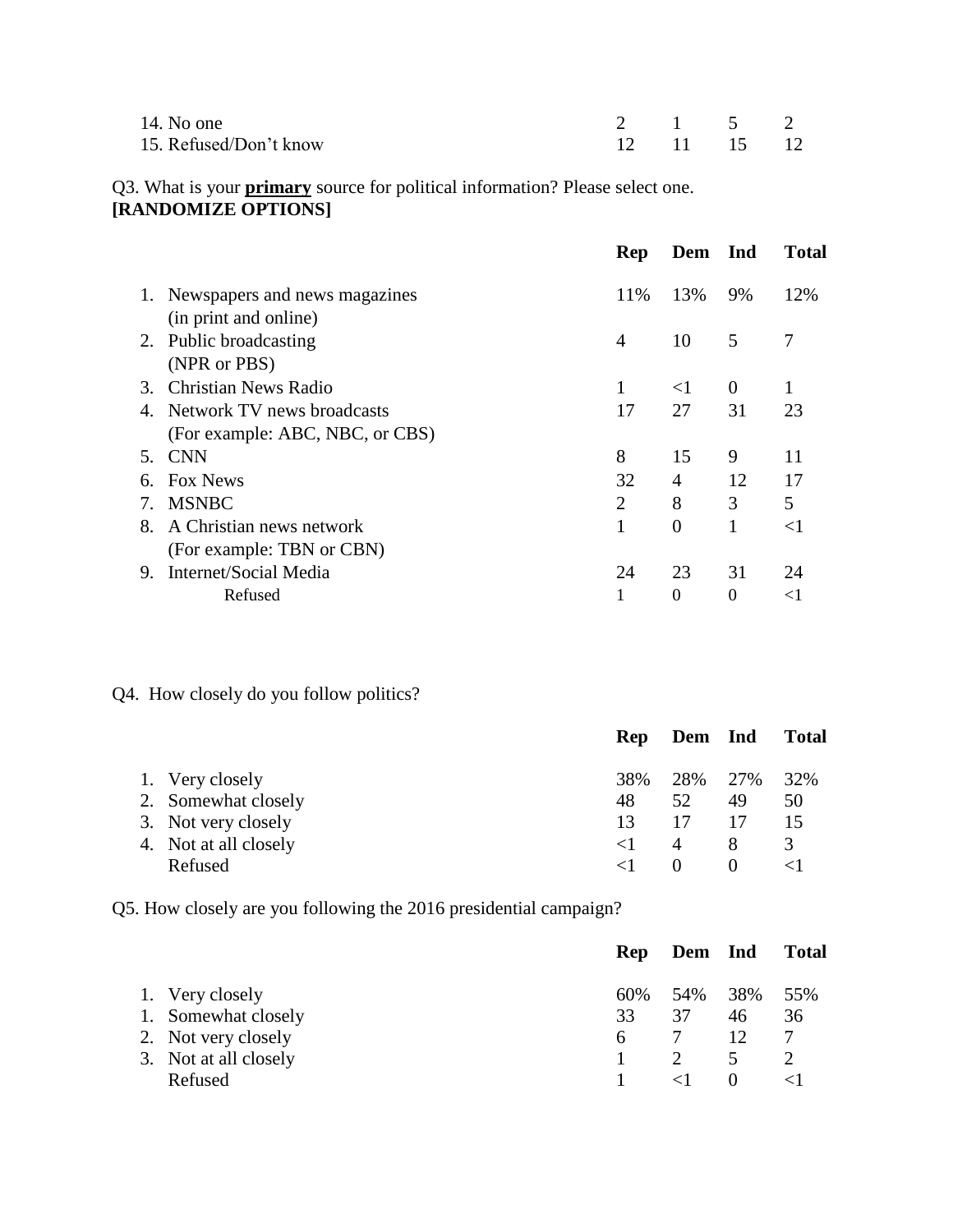Q6. If the elections were held today, which of the following presidential candidates would you be most likely to vote for?

|                      | Rep      | Dem Ind  |          | <b>Total</b> |
|----------------------|----------|----------|----------|--------------|
| 1. Donald Trump      | 71%      | 4%       | 20%      | 34%          |
| 2. Hillary Clinton   | 5        | 83       | 23       | 43           |
| 3. Gary Johnson      |          | 4        | 10       | 6            |
| 4. Jill Stein        |          |          |          | 2            |
| 5. None appeal to me | 17       | 9        | 40       | 15           |
| Refused              | $\theta$ | $\theta$ | $\theta$ | $\theta$     |

Q6a. How confident are you that, among the candidates running, Donald Trump would make the best President? [asked of those who answered Donald Trump in Q6]

|                            |     | Rep Dem Ind Total   |                 |  |
|----------------------------|-----|---------------------|-----------------|--|
| 1. Very confident          |     | 63\% 50\% 58\% 62\% |                 |  |
| 2. Somewhat confident      | 27. | 42.                 | $16 \t 27$      |  |
| 3. Only a little confident |     | $\overline{4}$      | -13-            |  |
| 4. Not at all confident    |     | 43                  | $\overline{13}$ |  |

Q6b. How confident are you that, among the candidates running, Hillary Clinton would make the best President? [asked of those who answered Hillary Clinton in Q6]

|                            |      |                       |     | Rep Dem Ind Total |
|----------------------------|------|-----------------------|-----|-------------------|
| 1. Very confident          | 26%  | 69% 65% 67%           |     |                   |
| 2. Somewhat confident      | 39.  | 29                    | 32. | 29                |
| 3. Only a little confident | 32 F | $\mathcal{D}$         | - 0 | -3                |
| 4. Not at all confident    |      | $\langle 1 \rangle$ 3 |     |                   |

Q7. Who do you think will be elected as the next president?

|                      | Rep      | Dem Ind  |          | <b>Total</b> |
|----------------------|----------|----------|----------|--------------|
| 1. Donald Trump      | 59%      | 6%       | 27%      | 31%          |
| 2. Hillary Clinton   | 34       | 92       | 47       | 63           |
| 3. Gary Johnson      |          |          | 3        |              |
| 4. Jill Stein        | $\theta$ | $\theta$ | 3        |              |
| 5. None appeal to me | 5        |          | 20       | 5            |
| Refused              |          |          | $\theta$ |              |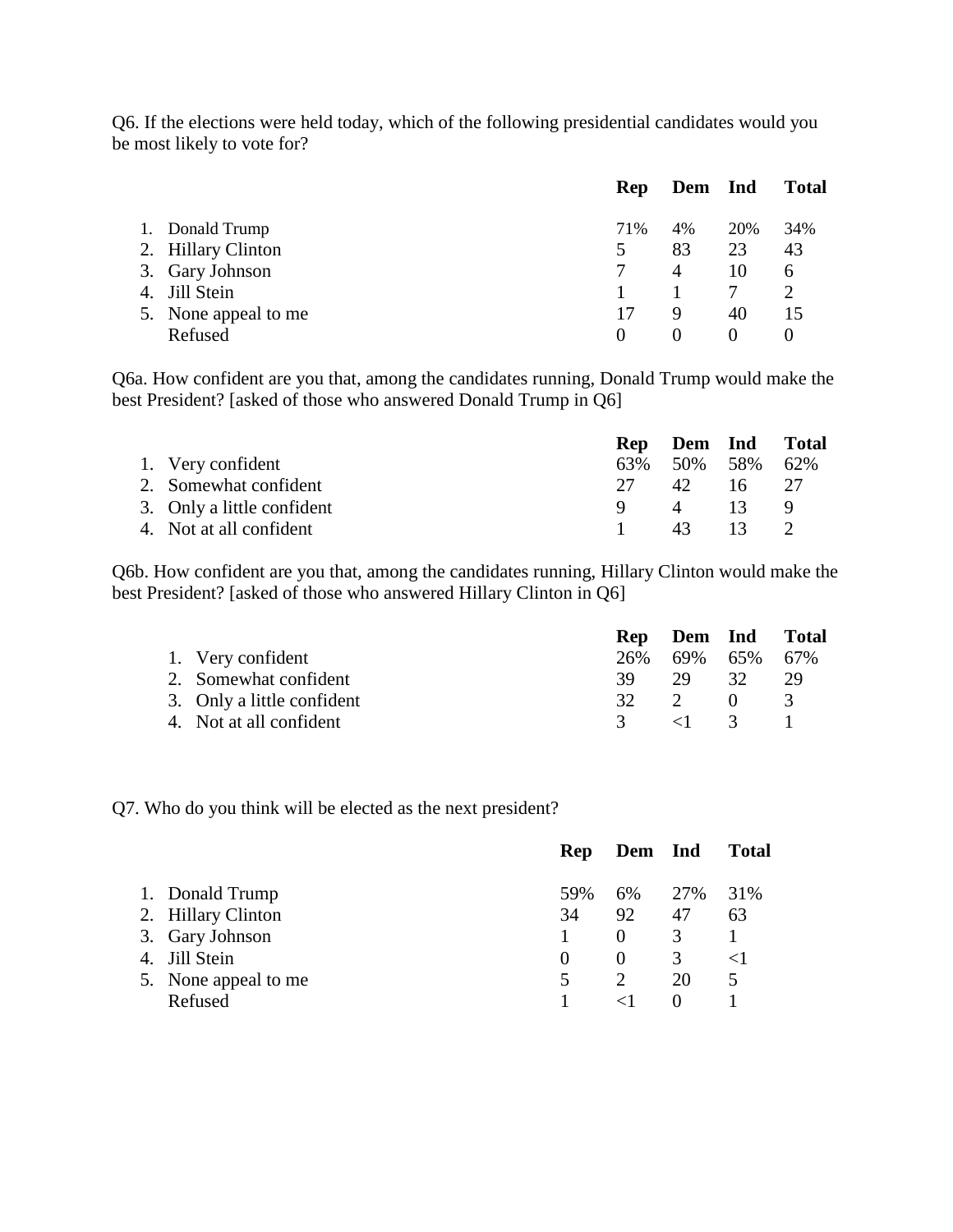Q8. Please rate the following reasons behind your choice for President using the scale below:

Q8a. Because I am loyal to my party

|                |                            | Rep | Dem Ind |     | <b>Total</b> |
|----------------|----------------------------|-----|---------|-----|--------------|
|                | Not at all Important       | 49% | 36%     | 76% | 46%          |
| 2              | <b>Slightly Important</b>  | 18  | 19      |     | 17           |
| 3              | Moderately Important       | 21  | 24      | 13  | 21           |
| $\overline{4}$ | Very Important             | h   | Q       |     |              |
| 5              | <b>Extremely Important</b> |     |         |     | 8            |
|                | Refused                    |     |         |     |              |

Q8b. Because of who the next president will choose for the Supreme Court

|                |                            | Rep | Dem | Ind | <b>Total</b> |
|----------------|----------------------------|-----|-----|-----|--------------|
|                | Not at all Important       | 9%  | 7%  | 16% | 9%           |
| $\overline{2}$ | <b>Slightly Important</b>  |     | Q   | 8   | 8            |
| 3              | Moderately Important       |     | 22  | 30  | 18           |
| $\overline{A}$ | Very Important             | 25  | 29  | 14  | 26           |
| 5              | <b>Extremely Important</b> | 48  | 33  | 31  | 39           |
|                | Refused                    |     |     |     |              |

Q8c. Because I agree with my preferred candidate's proposed policies

|                |                            | Rep | Dem Ind |     | <b>Total</b> |
|----------------|----------------------------|-----|---------|-----|--------------|
|                | Not at all Important       | 4%  | 3%      | 16% | 5%           |
| $\overline{2}$ | <b>Slightly Important</b>  |     | 6       |     | 6            |
| 3              | Moderately Important       | 19  | 22      | 22  | 21           |
| $\overline{4}$ | Very Important             | 40  | 45      | 28  | 41           |
| 5              | <b>Extremely Important</b> | 31  | 23      | 27  | 27           |
|                | Refused                    |     |         |     |              |

Q8d. Because I strongly oppose the other candidate(s)

|                                             | Rep | Dem | Ind | <b>Total</b> |
|---------------------------------------------|-----|-----|-----|--------------|
| Not at all Important                        | 4%  | 4%  | 19% | 5%           |
| $\overline{2}$<br><b>Slightly Important</b> |     | 6   |     | 6            |
| 3<br>Moderately Important                   | 11  | 12  | 21  | 12           |
| $\overline{4}$<br>Very Important            | 19  | 19  | 14  | 19           |
| 5<br><b>Extremely Important</b>             | 60  | 59  | 38  | 58           |
| Refused                                     |     |     |     |              |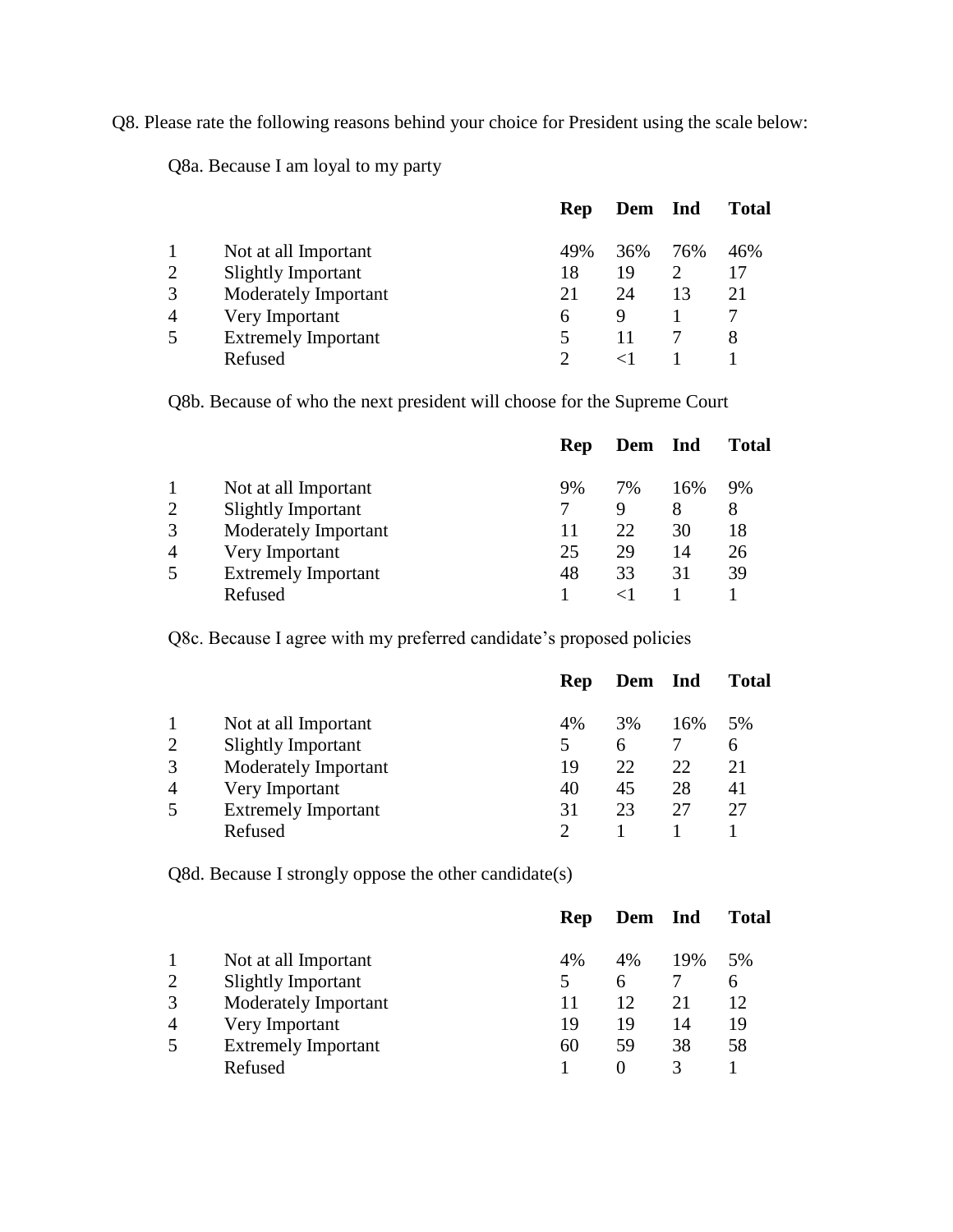Q8e. Because I trust my candidate

|                |                            | Rep | Dem | Ind | <b>Total</b> |
|----------------|----------------------------|-----|-----|-----|--------------|
|                | Not at all Important       | 5%  | 3%  | 12% | 5%           |
| $\overline{2}$ | <b>Slightly Important</b>  | 8   | 13  | 8   | 10           |
| 3              | Moderately Important       | 22  | 26  | 21  | 24           |
| $\overline{4}$ | Very Important             | 37  | 34  | 19  | 34           |
| 5              | <b>Extremely Important</b> | 27  | 22  | 39  | 26           |
|                | Refused                    |     |     |     |              |

Q8f. Because my candidate cares about people like me

|                |                            | <b>Rep</b> | Dem | <b>Ind</b> | <b>Total</b> |
|----------------|----------------------------|------------|-----|------------|--------------|
|                | Not at all Important       | 8%         | 3%  | 18%        | 7%           |
| $\overline{2}$ | <b>Slightly Important</b>  | 9          | 8   | 6          | 8            |
| 3              | Moderately Important       | 24         | 24  | 25         | 24           |
| 4              | Very Important             | 32         | 37  | 19         | 33           |
| 5              | <b>Extremely Important</b> | 25         | 28  | 33         | 27           |
|                | Refused                    |            |     |            |              |

Q9. Now, which of these is the most important reason for your vote? Please choose one.

|                                                                         | Rep | Dem Ind |    | <b>Total</b> |
|-------------------------------------------------------------------------|-----|---------|----|--------------|
| 1. Party loyalty                                                        | 1%  | 3%      | 0% | 2%           |
| 2. Impact on the makeup of the Supreme Court                            | 28  | 11      | 18 | 19           |
| 3. I genuinely agree with my preferred<br>candidate's proposed policies | 36  | 37      | 31 | 36           |
| 4. A vote against another candidate(s)                                  | 22  | 29      | 26 | 26           |
| 5. I have trust in my candidate                                         | 6   | 9       | 10 | 8            |
| 6. My candidate cares about people like me                              | 6   | 12      | 14 | 10           |
| Refused                                                                 |     |         |    |              |

Q10. Regardless of whom you may support, who do you think would be more likely to represent the interests of **women**?

|                    |                | Rep Dem Ind |     | <b>Total</b> |
|--------------------|----------------|-------------|-----|--------------|
| 1. Donald Trump    | 54% 2%         |             | 16% | 26%          |
| 2. Hillary Clinton | 19             | 90          | 50  | 55           |
| 3. Gary Johnson    | 9              | 2           | 10  | 6            |
| 4. Jill Stein      | 15             | 6           | 23  | 12           |
| Refused            | $\overline{4}$ | $\Omega$    |     |              |
|                    |                |             |     |              |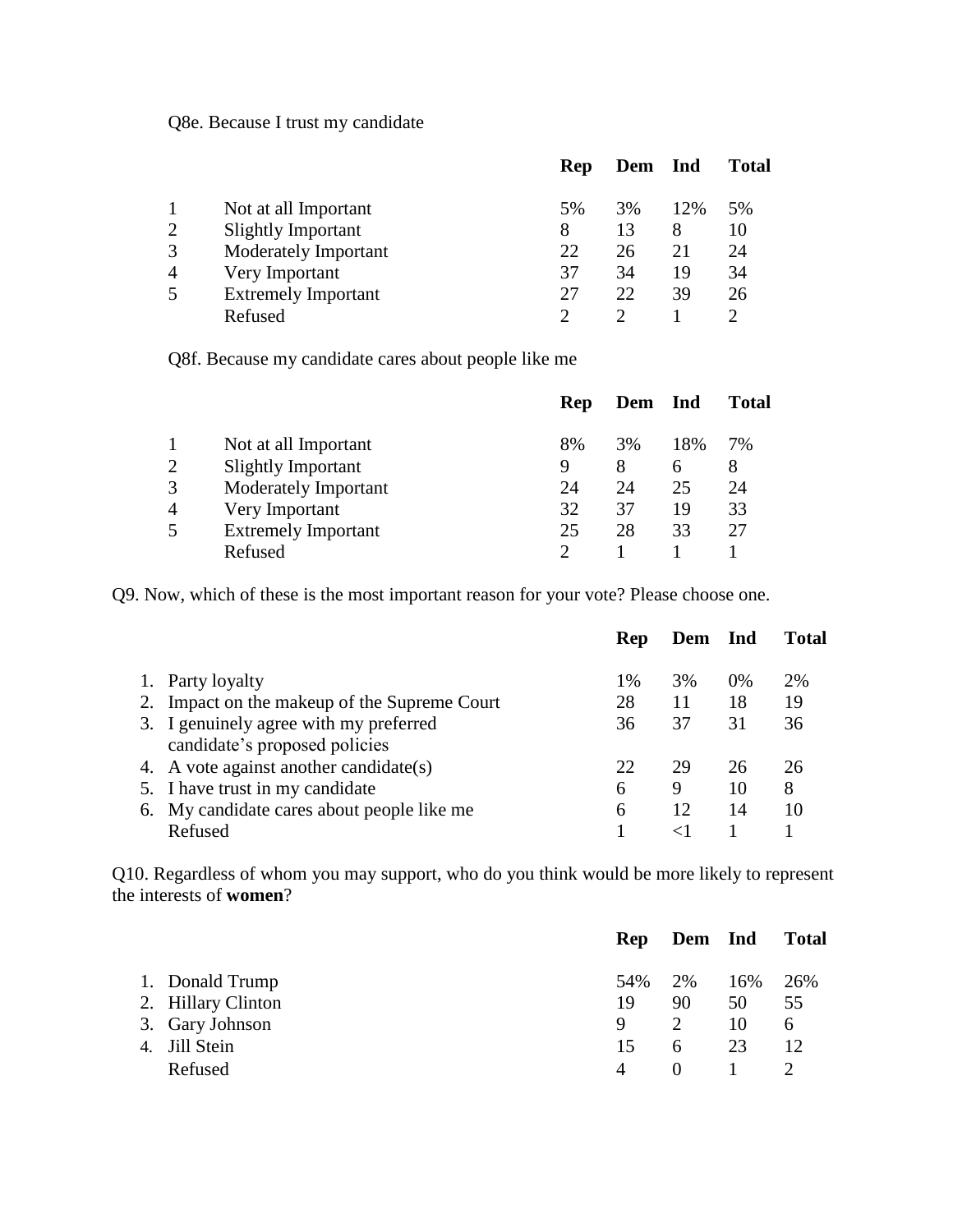Q11. Regardless of whom you may support, who do you think would be more likely to represent the interests of **women in your generation**?

|         |                                                                           |    |    | <b>Total</b>                  |
|---------|---------------------------------------------------------------------------|----|----|-------------------------------|
|         |                                                                           |    |    |                               |
|         | 18                                                                        | 86 | 43 | 53                            |
|         |                                                                           |    | 14 | 6                             |
|         | 14                                                                        | 8  | 25 |                               |
| Refused |                                                                           |    |    | 3                             |
|         | 1. Donald Trump<br>2. Hillary Clinton<br>3. Gary Johnson<br>4. Jill Stein |    |    | Rep Dem Ind<br>55% 4% 16% 27% |

Q12. Regardless of whom you may support, who do you think would be more likely to represent the interests of **people in your generation**?

|                    |               | Rep Dem Ind    |    | <b>Total</b>   |
|--------------------|---------------|----------------|----|----------------|
| 1. Donald Trump    | 72%           | 5% 21%         |    | 36%            |
| 2. Hillary Clinton | 9             | 85             | 35 | 47             |
| 3. Gary Johnson    | 13            | $5 \t 21$      |    | 10             |
| 4. Jill Stein      | 3             | 5 <sup>7</sup> | 16 | $\overline{5}$ |
| Refused            | $\mathcal{R}$ |                | 6  |                |
|                    |               |                |    |                |

Q13. How trustworthy do you believe each of the following candidates is?

Q13a. Donald Trump

|                               | Rep | Dem |     | <b>Total</b> |
|-------------------------------|-----|-----|-----|--------------|
| Not at all Trustworthy        | 19% | 88% | 57% | 55%          |
| <b>Slightly Trustworthy</b>   | 10  | 4   | 10  |              |
| <b>Moderately Trustworthy</b> | 28  | 4   | 19  | 16           |
| Very Trustworthy              | 31  |     |     |              |
| <b>Extremely Trustworthy</b>  | 10  |     |     |              |
| Refused                       |     |     | 3   |              |
|                               |     |     |     | <b>Ind</b>   |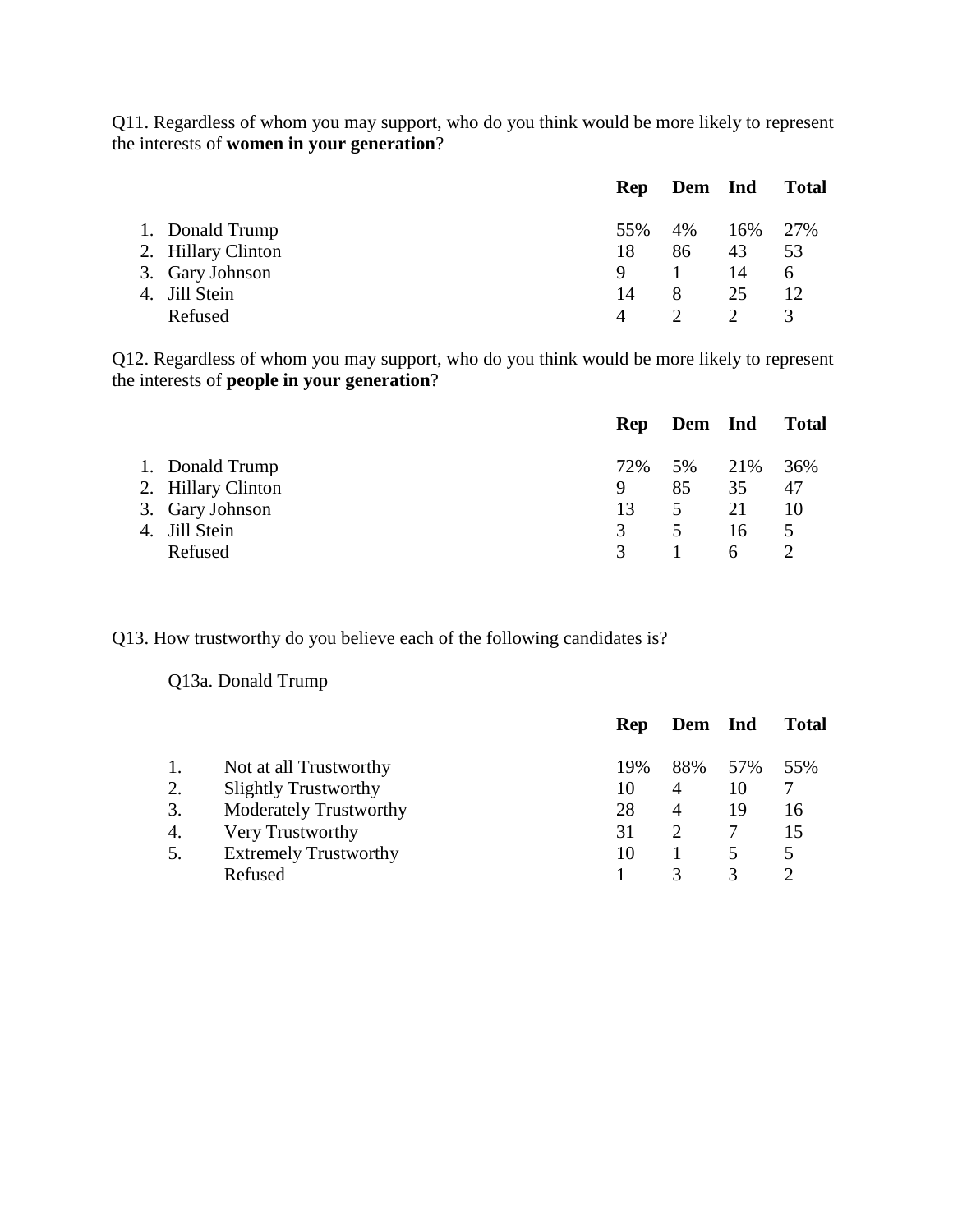# Q13b. Hillary Clinton

|    |                               | Rep | Dem | <b>Ind</b> | <b>Total</b> |
|----|-------------------------------|-----|-----|------------|--------------|
| 1. | Not at all Trustworthy        | 90% | 10% | 61%        | 50%          |
| 2. | <b>Slightly Trustworthy</b>   | 4   |     | 10         | 8            |
| 3. | <b>Moderately Trustworthy</b> | 4   | 40  | 21         | 22           |
| 4. | Very Trustworthy              |     | 27  | 5          | 14           |
| 5. | <b>Extremely Trustworthy</b>  |     | 12  |            | 6            |
|    | Refused                       |     |     |            |              |

# Q13c. Gary Johnson

|    |                               | Rep | Dem Ind |     | <b>Total</b> |
|----|-------------------------------|-----|---------|-----|--------------|
| 1. | Not at all Trustworthy        | 17% | 15%     | 14% | 16%          |
| 2. | <b>Slightly Trustworthy</b>   | 23  | 28      | 18  | 25           |
| 3. | <b>Moderately Trustworthy</b> | 32  | 37      | 42  | 35           |
| 4. | Very Trustworthy              |     |         | 13  | 9            |
| 5. | <b>Extremely Trustworthy</b>  |     |         |     |              |
|    | Refused                       |     | 14      |     | 14           |
|    |                               |     |         |     |              |

# Q13d. Jill Stein

|    |                               | <b>Rep</b> | Dem Ind |     | <b>Total</b> |
|----|-------------------------------|------------|---------|-----|--------------|
|    | Not at all Trustworthy        | 17%        | 12%     | 11% | 14%          |
| 2. | <b>Slightly Trustworthy</b>   | 27         | 26      | 25  | 26           |
| 3. | <b>Moderately Trustworthy</b> | 33         | 39      | 41  | 37           |
| 4. | Very Trustworthy              | 6          | 8       | 11  | 8            |
| 5. | <b>Extremely Trustworthy</b>  |            |         |     |              |
|    | Refused                       | 16         | 14      |     | 14           |

Q14. Which of the following candidates do you believe is the most trustworthy?

|         |                                                                           |    |     | <b>Total</b>          |
|---------|---------------------------------------------------------------------------|----|-----|-----------------------|
|         |                                                                           |    |     | 30%                   |
|         | 5.                                                                        | 72 | 23  | 38                    |
|         | 22.                                                                       | 9  | 34  | 17                    |
|         | 6                                                                         | 12 | 23  | 11                    |
| Refused | 5                                                                         |    | 5   |                       |
|         | 1. Donald Trump<br>2. Hillary Clinton<br>3. Gary Johnson<br>4. Jill Stein |    | 62% | Rep Dem Ind<br>5% 15% |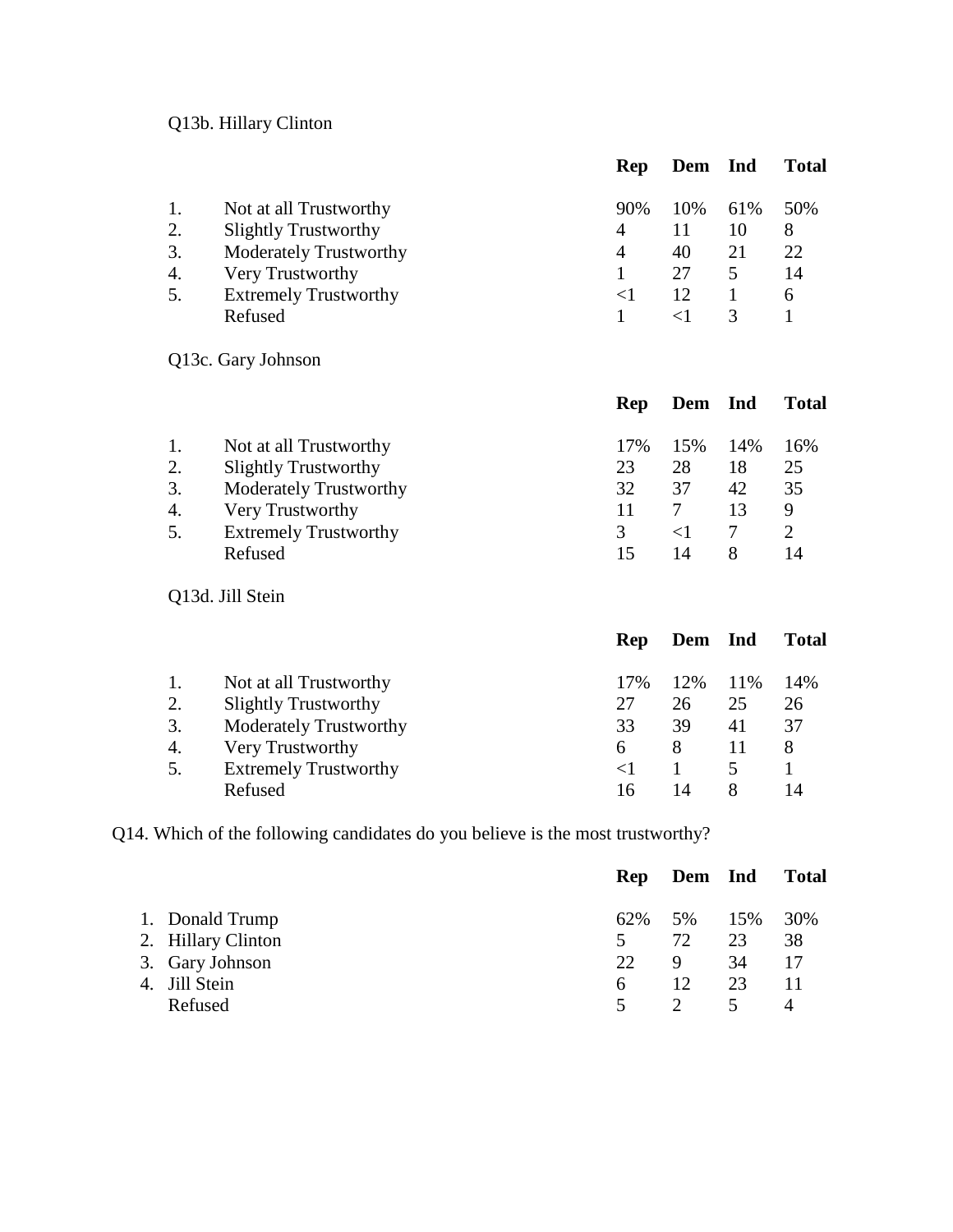Q15. How much opportunity for advancement do you believe the next generation will have compared to what you had?

|             |    | Rep Dem Ind Total |    |      |
|-------------|----|-------------------|----|------|
| 1. More     |    | 28% 35% 21% 31%   |    |      |
| 2. The Same | 29 | 39 31             |    | -34  |
| 3. Less     | 43 | 25                | 46 | - 35 |
| Refused     |    | 1 1 3 1           |    |      |
|             |    |                   |    |      |

Q16. How much opportunity for advancement do you believe people like you in the next generation will have compared with what you have had?

|             |               |                       |    | Rep Dem Ind Total |
|-------------|---------------|-----------------------|----|-------------------|
| 1. More     |               | 25\% 35\% 18\% 29\%   |    |                   |
| 2. The Same | 34            | 43                    | 40 | -39               |
| 3. Less     | 40            | 22                    | 39 | - 31              |
| Refused     | $\mathcal{D}$ | $\langle 1 \rangle$ 3 |    | $\sim$ 1 $\sim$   |

Q17. Please rate how much you agree or disagree with the following statement: There are Americans who will vote for Donald Trump in the presidential election even though they are not prepared to state that openly.

|                      | Rep      | Dem Ind |    | <b>Total</b> |
|----------------------|----------|---------|----|--------------|
| 1. Strongly Disagree | 4%       | 8%      | 7% | 6%           |
| 2. Somewhat Disagree | 3        | 10      |    | h            |
| 3. Somewhat Agree    | 38       | 40      | 48 | 40           |
| 4. Strongly Agree    | 55       | 42      | 38 | 47           |
| Refused              | $\theta$ |         |    |              |

Q18. Please rate how much you agree or disagree with the following statement: There are Americans who will vote for Hillary Clinton in the presidential election even though they are not prepared to state that openly.

|                      | <b>Rep</b> | Dem Ind   |    | <b>Total</b> |
|----------------------|------------|-----------|----|--------------|
| 1. Strongly Disagree | 26%        | 10\% 23\% |    | 18%          |
| 2. Somewhat Disagree | 28         |           |    | 21           |
| 3. Somewhat Agree    | 26         | 45        | 42 | 36           |
| 4. Strongly Agree    | 19         | 28        | 21 | 23           |
| Refused              |            |           | 3  |              |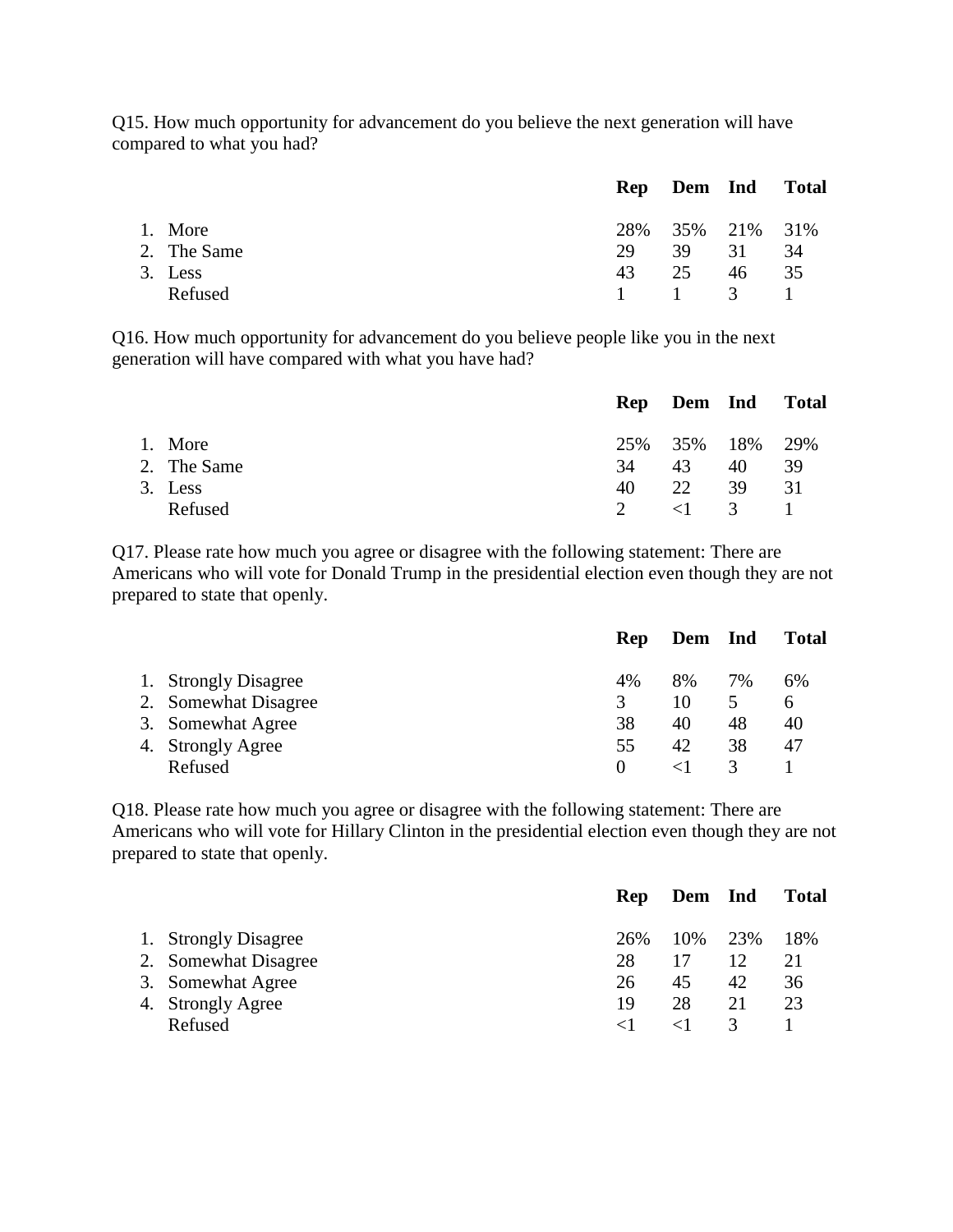Q19. How much do you want significant change to the American political system?

|               |              |                       |             | Rep Dem Ind Total |
|---------------|--------------|-----------------------|-------------|-------------------|
| 1. Very much  | 90%          |                       | 68% 79% 78% |                   |
| 2. Somewhat   | $\mathbf{Q}$ | 31 17 20              |             |                   |
| 3. Not at all |              | $1 \t 2 \t 1 \t 1$    |             |                   |
| Refused       | $\leq$ 1     | $\langle 1 \rangle$ 4 |             |                   |

Q20. How much do you want significant change to the American economic system?

|               |          |                        |                | Rep Dem Ind Total |
|---------------|----------|------------------------|----------------|-------------------|
| 1. Very much  |          | 74% 68% 76% 72%        |                |                   |
| 2. Somewhat   | 21       | 29                     | 22             | 25                |
| 3. Not at all | 4        | $\overline{2}$         | $\overline{3}$ | $\mathcal{R}$     |
| Refused       | $\leq 1$ | $\sim$ 1 $\sim$ $\sim$ | $\theta$       |                   |

Q21. Which candidate is more likely to bring significant political change to the American system?

|                    |               | Rep Dem Ind |     | <b>Total</b> |
|--------------------|---------------|-------------|-----|--------------|
| 1. Donald Trump    | 82%           | 28%         | 38% | 52%          |
| 2. Hillary Clinton | 5             | 56          | 28  | 31           |
| 3. Gary Johnson    | 9             | 7           | 11. | 8            |
| 4. Jill Stein      | $\mathcal{R}$ | 8           | 16  | 6            |
| Refused            |               |             |     |              |

Q22. Which candidate is more likely to bring significant economic change to the American system?

|                    |               | Rep Dem Ind    |              | <b>Total</b> |
|--------------------|---------------|----------------|--------------|--------------|
| 1. Donald Trump    |               | 81% 22% 53%    |              | 50%          |
| 2. Hillary Clinton | 6             | 64             | 17           | 34           |
| 3. Gary Johnson    | 8             | 5 <sup>5</sup> | 11           |              |
| 4. Jill Stein      | 3             | 5              | 14           |              |
| Refused            | $\mathcal{R}$ | 4              | <sub>6</sub> |              |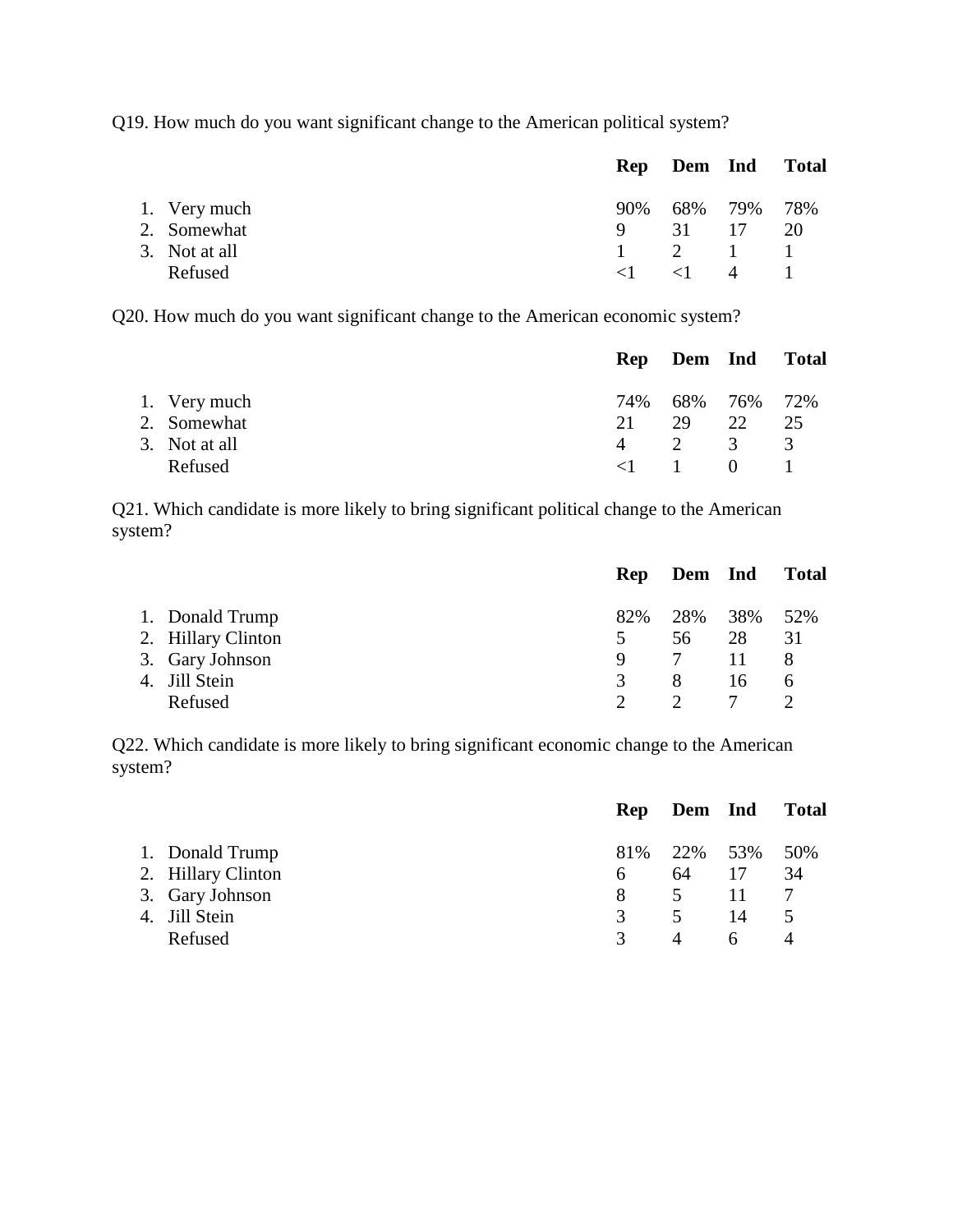Q23. How much do you want your vote to send a message to the political establishment?

|                 |               | Rep Dem Ind |               | <b>Total</b> |
|-----------------|---------------|-------------|---------------|--------------|
| 1. A great deal | 83%           |             | 63% 75%       | 73%          |
| 2. Some         | 13            | 20          | 13            | 16           |
| 3. A little     | $2^{\circ}$   | -9          | $\mathcal{R}$ | $\sim$ 5     |
| 4. Not at all   | $\mathcal{D}$ | -8          | -8            | 6            |
| Refused         |               | $\langle 1$ |               |              |

Q24. Which of the following is closest to your view of the impact on our political system, were Donald Trump to become president:

|                                                                                                              | <b>Rep</b> | Dem Ind |    | Total |
|--------------------------------------------------------------------------------------------------------------|------------|---------|----|-------|
| 1. He would not bring any fundamental<br>change to our political system                                      | 6%         | 10\%    | 8% | 8%    |
| 2. He would bring profound change for<br>the worse to our political system                                   |            | 76      | 33 |       |
| 3. He would bring profound change for<br>the better to our political system                                  | 49         | 4       | 14 | 24    |
| 4. He would bring profound change, but it's not clear<br>if it's for better or worse to our political system | 34         | 10      | 43 | 24    |
| Refused                                                                                                      |            |         |    |       |

Q25. Which of the following is closest to your view of the impact on our political system, were Hillary Clinton to become president:

|                                                                                                               | Rep | Dem Ind |     | <b>Total</b> |
|---------------------------------------------------------------------------------------------------------------|-----|---------|-----|--------------|
| 1. She would not bring any fundamental<br>change to our political system                                      | 32% | 38% 36% |     | 35%          |
| 2. She would bring profound change for<br>the worse to our political system                                   | 60  | 4       | -27 | 30           |
| 3. She would bring profound change for<br>the better to our political system                                  |     | 39      | 14  | 21           |
| 4. She would bring profound change, but it's not clear<br>if it's for better or worse to our political system |     | 18      | 21  | 13           |
| Refused                                                                                                       |     |         |     |              |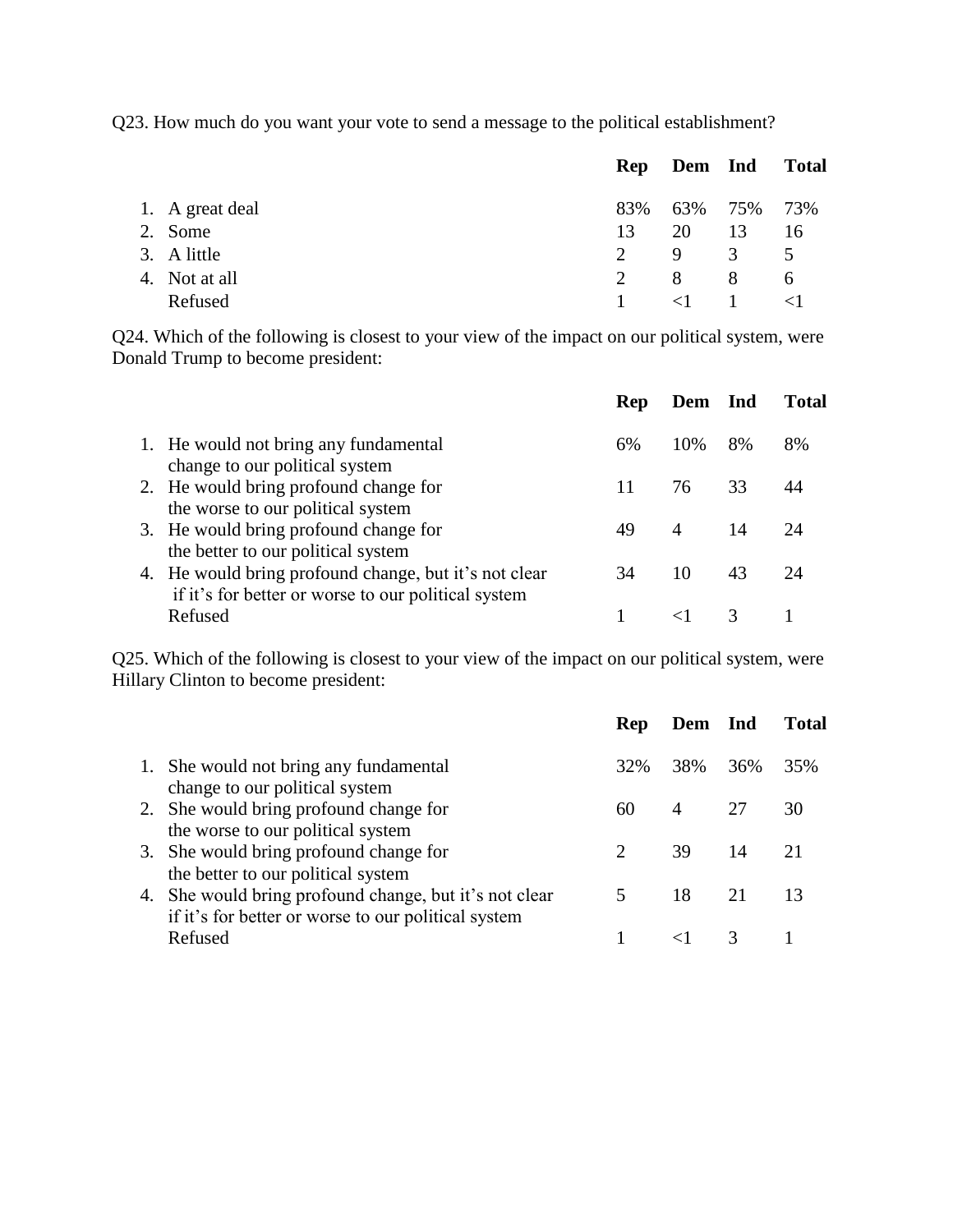Q74. Did you watch the first presidential debate that aired on Monday, September 26, 2016?

|         | Rep Dem Ind Total  |  |
|---------|--------------------|--|
| 1. Yes  | 79% 77% 64% 77%    |  |
| 2. No   | 21 23 34 23        |  |
| Refused | $0 \t 0 \t 3 \t 1$ |  |

Q75. **[SHOW ONLY RESPONDENT WATCHED DEBATE]** How did the first presidential debate impact your opinion of Donald Trump and Hillary Clinton? Is your opinion of...

Q75a. Donald Trump

|                |                        | Rep | Dem Ind |               | <b>Total</b> |
|----------------|------------------------|-----|---------|---------------|--------------|
|                | Much Worse             | 4%  | 35%     | 19%           | 20%          |
| 2              | Somewhat Worse         | 10  | 16      |               | 12           |
| 3              | About the Same         | 47  | 21      | 28            | 33           |
| $\overline{4}$ | <b>Somewhat Better</b> | 11  | 3       |               |              |
| 5              | Much Better            | 8   |         | $\mathcal{R}$ | 4            |
|                | Refused/NA             | 21  | 23      | 36            | 24           |

Q75a. Hillary Clinton

|                        | Rep |                             |     | Total   |
|------------------------|-----|-----------------------------|-----|---------|
| Much Worse             | 18% | 2%                          | 15% | 10%     |
| Somewhat Worse         | 15  | $\mathcal{D}_{\mathcal{L}}$ | 10  | 8       |
| About the Same         | 40  | 31                          | 27  | 35      |
| <b>Somewhat Better</b> | 3   | 23                          |     | 13      |
| Much Better            |     | 18                          | 4   | 10      |
| Refused/NA             | 22  | 24                          | 38  | 24      |
|                        |     |                             |     | Dem Ind |

Q26. Which of the following is closest to your view:

|                                                                           | <b>Rep</b> | Dem Ind      |         | <b>Total</b> |
|---------------------------------------------------------------------------|------------|--------------|---------|--------------|
| 1. I am generally comfortable with our<br>political system                | 4%         |              | 3\% 1\% | 3%           |
| 2. I think our political system needs change,<br>but it should be gradual | 31         | 62           | 45      |              |
| 3. I think our political system needs<br>revolutionary change             |            | 65 35 52     |         | 49           |
| Refused                                                                   |            | $0 \qquad 3$ |         |              |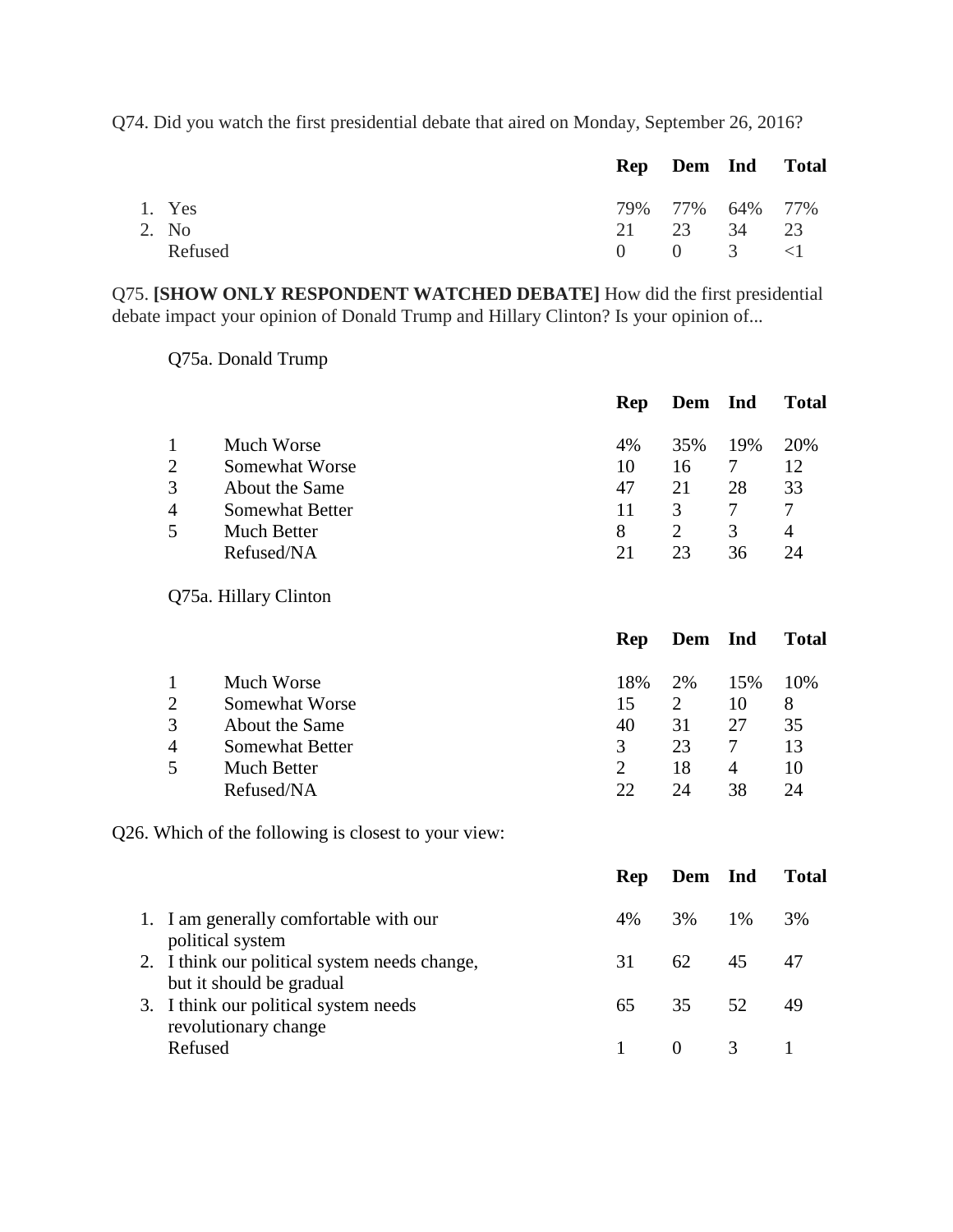Q27. How much do you agree with this statement: "Our system is rigged against people like me"?

|                      | <b>Rep</b>        | Dem Ind |     | <b>Total</b> |
|----------------------|-------------------|---------|-----|--------------|
| 1. Strongly disagree | 9%                | 26%     | 10% | 17%          |
| 2. Somewhat disagree | 14                | 22.     |     | 18           |
| 3. Somewhat agree    | 42                | 37      | 30  | 38           |
| 4. Strongly agree    | 35                | 16      | 43  | 27           |
| Refused              | $\langle \cdot  $ |         |     |              |

Q28. How motivated do you feel about voting in the upcoming presidential election?

|                         | <b>Rep</b> | <b>Dem</b> Ind |               | <b>Total</b> |
|-------------------------|------------|----------------|---------------|--------------|
| 1. Not at all motivated |            | 11% 7% 25%     |               | 10\%         |
| 2. Motivated a little   | 5.         | -8             | 13            |              |
| 3. Motivated somewhat   | 11         | 18             | 16            | 15           |
| 4. Very motivated       | 73         | 68             | 44            | 68           |
| Refused                 |            | $\theta$       | $\mathcal{R}$ |              |

Q76. Do you approve of the way Donald Trump has handled the controversy surrounding the release of a 2005 audio tape where he is heard discussing women?

|                                   | Rep | Dem Ind      |    | <b>Total</b> |
|-----------------------------------|-----|--------------|----|--------------|
| 1. Strongly approve               | 26% | 1%           | 7% | 12%          |
| 2. Somewhat approve               | 13  | 5            | 9  | 9            |
| 3. Neither approve nor disapprove | 37  | 14           | 32 | 26           |
| 4. Somewhat disapprove            |     | <sub>0</sub> | h  | 8            |
| 5. Strongly disapprove            | 14  | 73           | 40 |              |
| Refused                           |     |              |    |              |

Q77. How relevant would you say that Bill Clinton's history of alleged sexual misconduct is to this year's election?

|         | <b>Rep</b>                                                                                                                         |     |                             | Total      |
|---------|------------------------------------------------------------------------------------------------------------------------------------|-----|-----------------------------|------------|
|         | 45%                                                                                                                                | 2%  | 10%                         | <b>22%</b> |
|         | 23                                                                                                                                 | -8  | 18                          | 16         |
|         | 17                                                                                                                                 | 12  | 32                          | 16         |
|         | $\mathcal{R}$                                                                                                                      | 11  | $\mathcal{D}_{\mathcal{L}}$ |            |
|         | 11                                                                                                                                 | 65. | 33                          | 39         |
| Refused |                                                                                                                                    |     | $\overline{4}$              |            |
|         | 1. Very relevant<br>2. Somewhat relevant<br>3. Neither relevant nor irrelevant<br>4. Somewhat irrelevant<br>5. Not at all relevant |     |                             | Dem Ind    |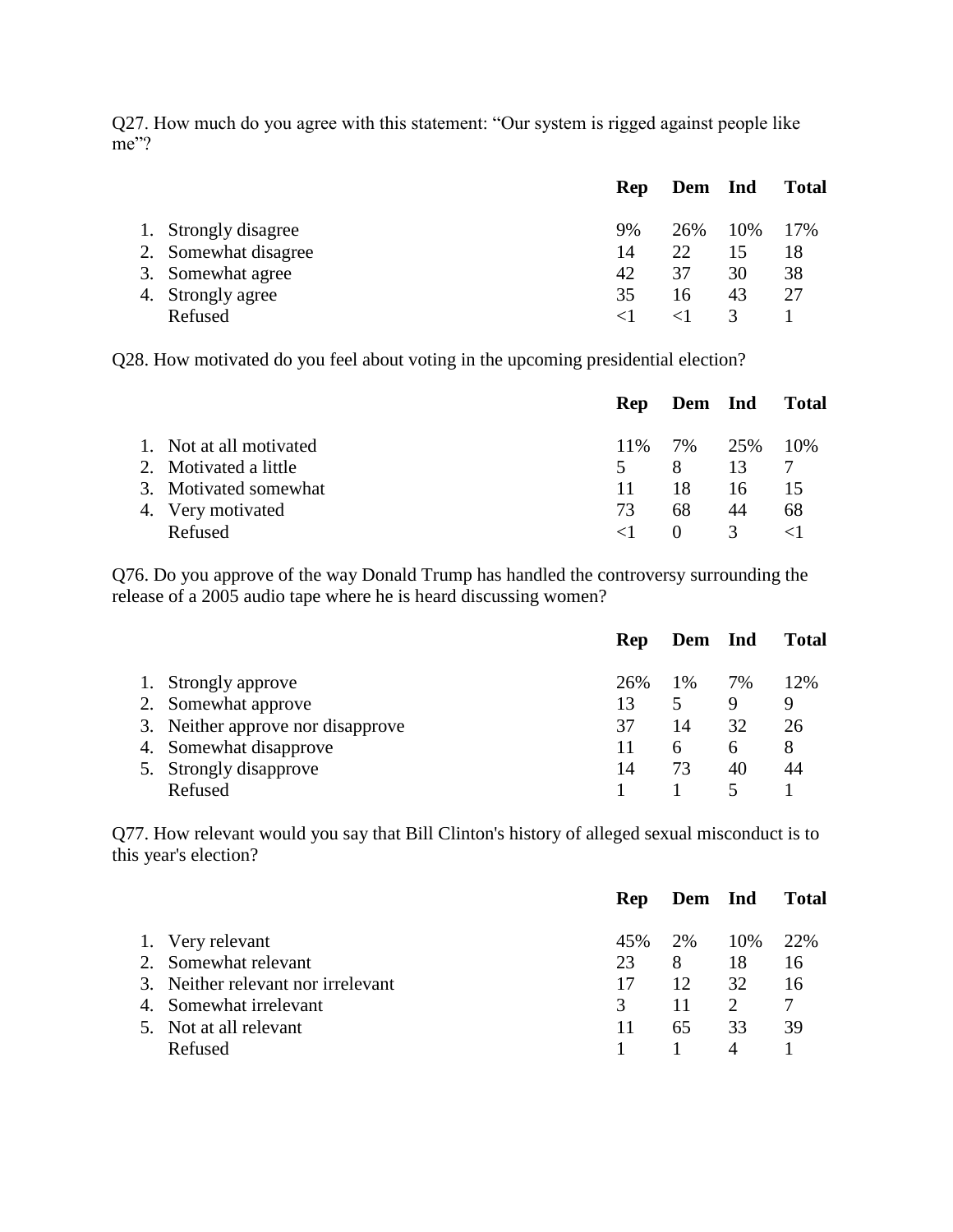Q80. How has the release of the tape of Donald Trump talking about women in 2005 influenced your choice for president?

|                                                                                    | Rep          | Dem Ind        |                | <b>Total</b>   |
|------------------------------------------------------------------------------------|--------------|----------------|----------------|----------------|
| 1. It has not changed my mind about whom<br>I was planning to vote for [GO TO Q81] | 90%          | 94%            | 78%            | 91%            |
| 2. I was undecided, but now plan to vote for<br>Trump                              | $\mathbf{1}$ | $1 \qquad 0$   |                |                |
| 3. I was undecided, but now plan to vote for<br>someone else who isn't Trump       | 1            | 5 <sup>5</sup> | 10             | $\overline{4}$ |
| 4. I was planning to vote for Trump,<br>but I am now undecided                     | 5            | $\leq$ 1       | 3 <sup>7</sup> | $\overline{2}$ |
| 5. I was planning to vote for Trump,<br>but now plan to vote for another candidate | 2            | $\overline{0}$ | 1              |                |
| 6. I was planning to vote for Trump,<br>but now plan not to vote                   | $\mathbf{1}$ | $\overline{0}$ | $\mathfrak{Z}$ | 1              |
| Refused                                                                            |              |                | $\overline{A}$ |                |

Q81. **[SHOW IF Q80=1; DO NOT SHOW IF Q80 NE 1 OR SKIPPED]** As a result of the tape, would you say that the strength of your support for your preferred candidate?

|                    | <b>Rep</b> | Dem Ind             |    | Total         |
|--------------------|------------|---------------------|----|---------------|
| 1. Increased       |            | 16\% 47\% 14\% 30\% |    |               |
| 2. Decreased       |            | $\mathcal{F}$       |    | $\mathcal{F}$ |
| 3. Stayed the same | 72         | 44                  | 65 | 58            |
| Refused/NA         | 10         | 6                   | 21 |               |
|                    |            |                     |    |               |

Q79. Donald Trump described his recent discussion of women from a 2005 tape as "locker room talk." Hillary Clinton said the tape "represents exactly who he is." Using the scale below, which of these statements is closer to your view?

|          |                  |    | Rep Dem Ind Total                      |                |                |
|----------|------------------|----|----------------------------------------|----------------|----------------|
| $\sim$ 1 | Locker Room Talk |    | 42\% 3\% 32\% 23\%                     |                |                |
|          |                  | 9  | $\begin{array}{ccc} & 1 & \end{array}$ | $\overline{2}$ | $\overline{4}$ |
|          |                  | 9  | $\sim$ 1                               | 6              | $\overline{5}$ |
|          |                  | 6  | $\sim 1$                               | 3              | $\mathcal{R}$  |
|          |                  | 10 |                                        |                |                |
|          |                  |    |                                        |                |                |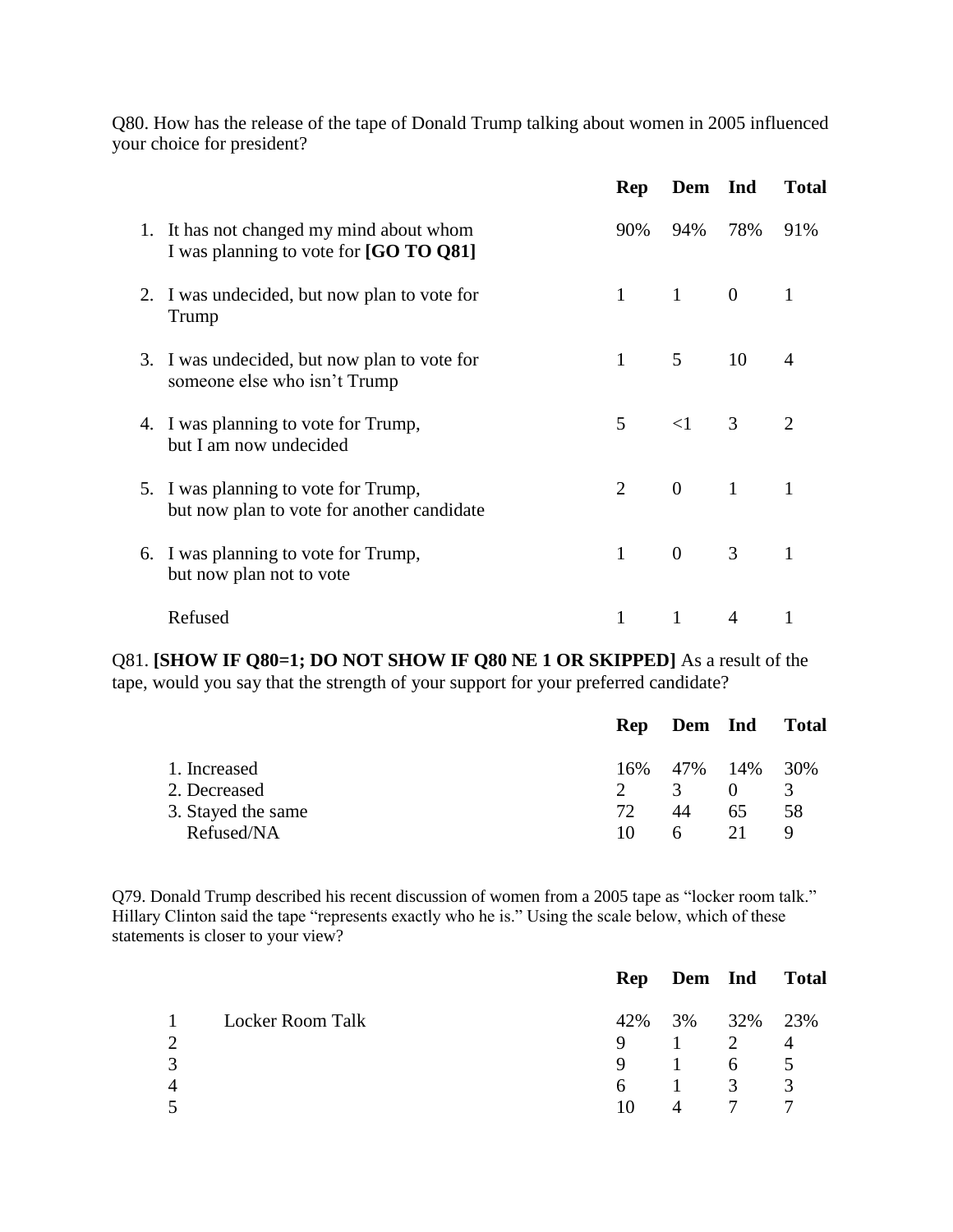| 6  |                   | 4                |    |                      |    |
|----|-------------------|------------------|----|----------------------|----|
| 7  |                   | $\blacktriangle$ |    |                      | J. |
| 8  |                   |                  | 4  |                      | 3  |
| 9  |                   |                  |    | $\blacktriangleleft$ | 3  |
| 10 | Exactly Who He Is |                  | 79 | 33                   |    |
|    | Refused           | $\mathcal{R}$    |    | 4                    |    |

Q29. Overall, how favorable or unfavorable is your impression of the social movement known as Black Lives Matter?

|                         |     | Rep Dem Ind |               | Total |
|-------------------------|-----|-------------|---------------|-------|
| 1. Strongly unfavorable | 70% | 9%          | 34%           | 38%   |
| 2. Somewhat unfavorable | 22  | 22          | 28            | 23    |
| 3. Somewhat favorable   | 6   | 42          | 18            | 24    |
| 4. Strongly favorable   |     | 27          | 18            | 15    |
| Refused                 |     |             | $\mathcal{R}$ |       |

Q30. Regardless of your vote for president, please rate the candidates on the scale below on how confident you are that they would advance the interests of African Americans if elected:

Q30a. Donald Trump

|                      | <b>Rep</b>     |     |     | <b>Total</b> |
|----------------------|----------------|-----|-----|--------------|
| Not at all confident | 17%            | 80% | 43% | 49%          |
| Not very confident   | 14             | 12  | 27  | 14           |
| Somewhat confident   | 43             | 3   | 20  | 22           |
|                      | 22.            |     | 8   |              |
| Refused              |                |     |     |              |
|                      | Very confident |     |     | Dem Ind      |

Q30b. Hillary Clinton

|                        |                      | <b>Rep</b> | Dem Ind |     | <b>Total</b> |
|------------------------|----------------------|------------|---------|-----|--------------|
|                        | Not at all confident | 51%        | 4%      | 38% | 28%          |
| 2                      | Not very confident   | 24         | 10      | 24  | 17           |
| 3                      | Somewhat confident   | 16         | 52      | 23  | 34           |
| $\boldsymbol{\Lambda}$ | Very confident       | 4          | 35      | 12  | 19           |
|                        | Refused              | $\sim$     |         | 3   |              |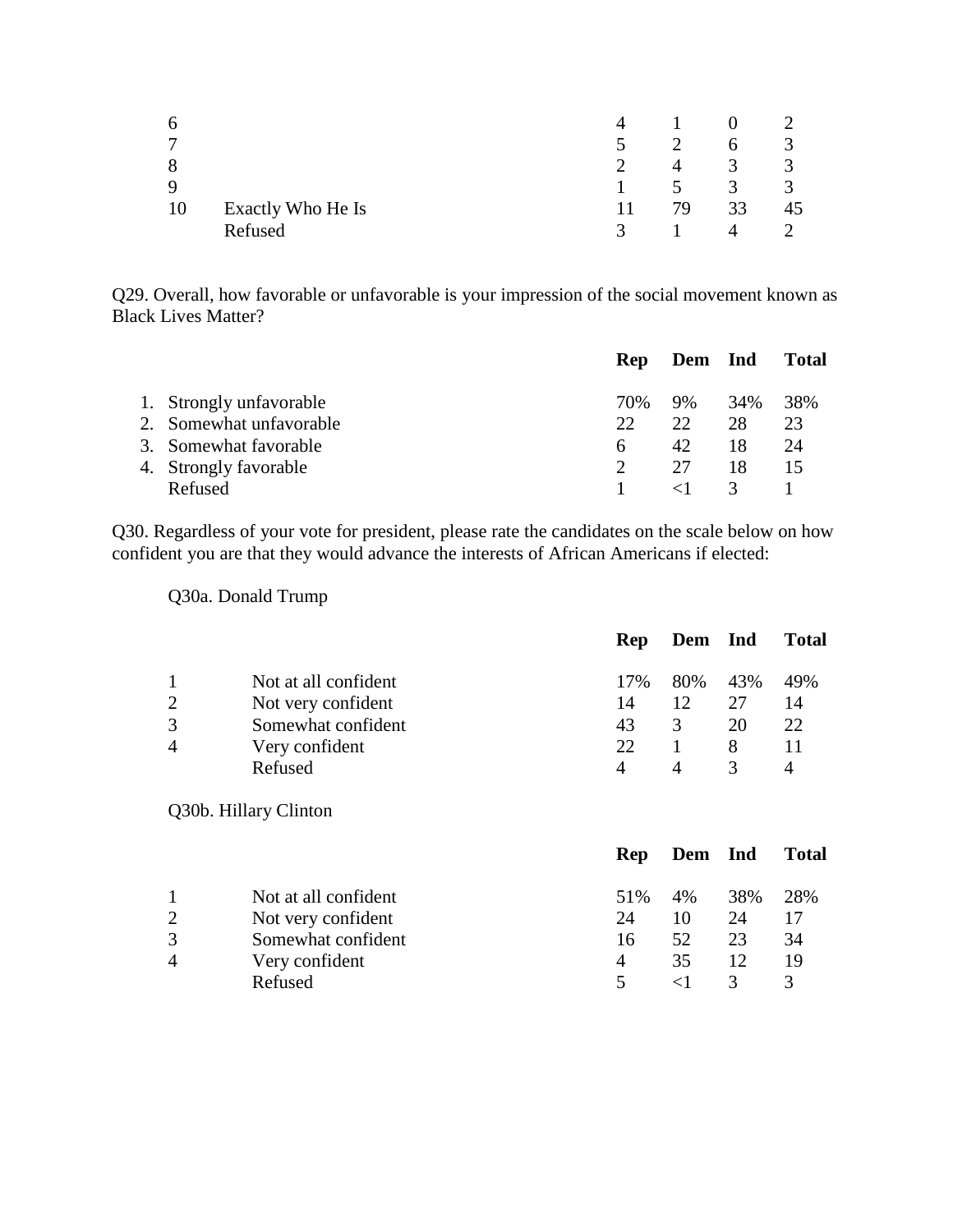Q30c. Gary Johnson

|                |                      | <b>Rep</b> | Dem Ind |     | <b>Total</b> |
|----------------|----------------------|------------|---------|-----|--------------|
|                | Not at all confident | 22\%       | 24%     | 25% | 23%          |
| 2              | Not very confident   | 30         | 33      | 26  | 31           |
| 3              | Somewhat confident   | 28         | 27      | 34  | 28           |
| $\overline{A}$ | Very confident       |            |         | 6   |              |
|                | Refused              | 18         | 15      | 10  | 16           |
|                |                      |            |         |     |              |

Q30d. Jill Stein

|                      | <b>Rep</b> |     |    | <b>Total</b>    |
|----------------------|------------|-----|----|-----------------|
| Not at all confident | 25%        | 18% |    | 22%             |
| Not very confident   | 30         | 31  | 29 | 30              |
| Somewhat confident   | 24         | 33  | 33 | 29              |
| Very confident       |            | 4   |    | 4               |
| Refused              | 19         |     |    |                 |
|                      |            |     |    | Dem Ind<br>21\% |

Q31. In your opinion, which of the following candidates is most likely to bring our country together once they are elected?

|                    | <b>Rep</b>                  | Dem Ind               |     | <b>Total</b>   |
|--------------------|-----------------------------|-----------------------|-----|----------------|
| 1. Donald Trump    | 53%                         | 3%                    | 15% | 26%            |
| 2. Hillary Clinton | $\overline{4}$              | 64                    | 19  | 34             |
| 3. Gary Johnson    | 6                           | 2                     | 7   | $\overline{4}$ |
| 4. Jill Stein      | $\mathcal{D}_{\mathcal{L}}$ | $\mathcal{D}_{\cdot}$ |     |                |
| 5. None of them    | 35                          | 29                    | 50  | 33             |
| Refused            |                             |                       | 3   |                |

Q32. How would you rate race relations between blacks and whites in the U.S.?

|         | Rep                                                                |    |               | <b>Total</b> |
|---------|--------------------------------------------------------------------|----|---------------|--------------|
|         | 4%                                                                 | 2% | 2%            | 3%           |
|         | 30                                                                 | 29 | 34            | 30           |
|         | 43                                                                 | 49 | 37            | 45           |
|         | 21                                                                 | 20 | 25            | 21           |
| Refused |                                                                    |    | $\mathcal{R}$ |              |
|         | 1. Very good<br>2. Somewhat good<br>3. Somewhat bad<br>4. Very bad |    |               | Dem Ind      |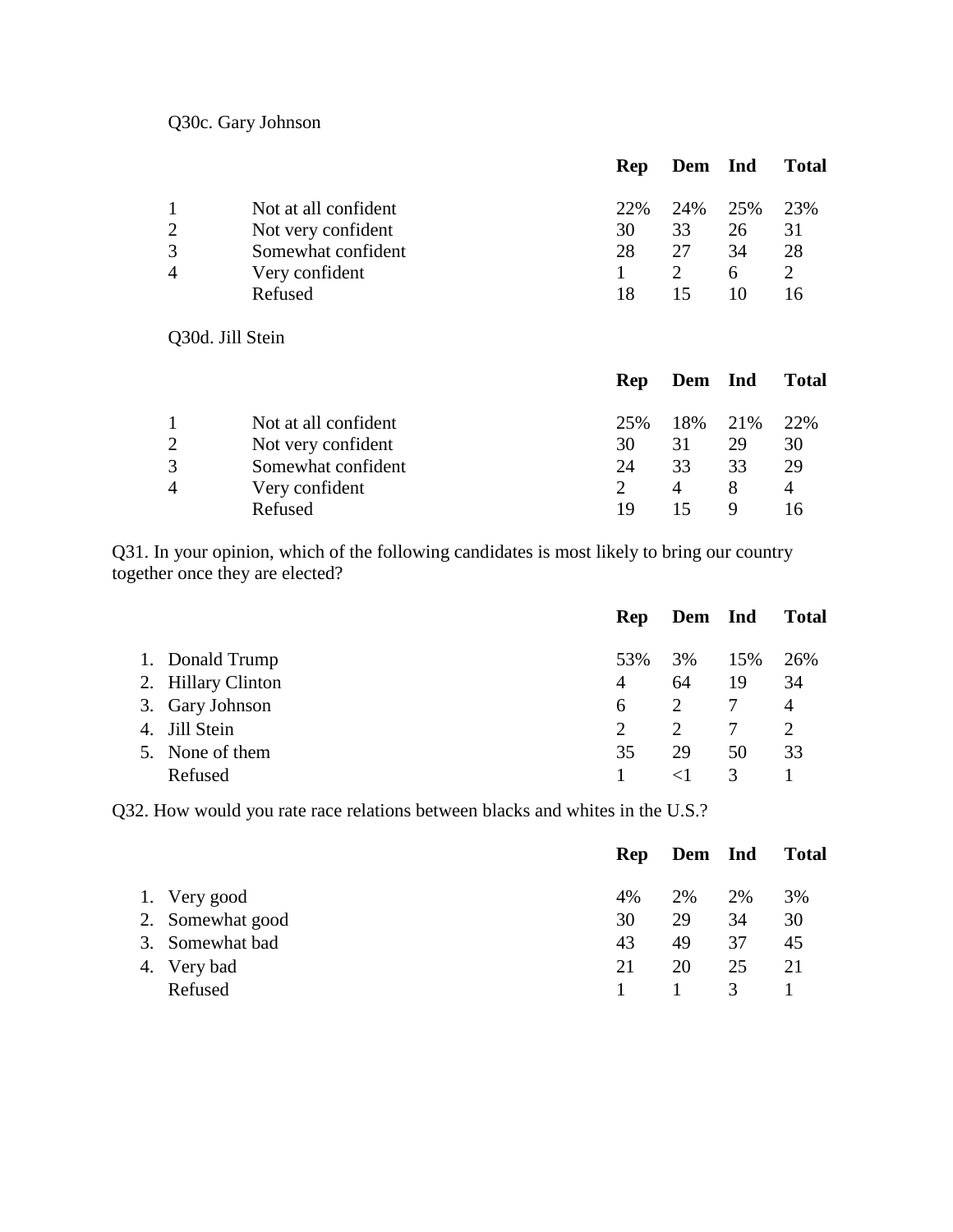Q33. How would you rate race relations between Hispanics and whites in the U.S.?

|                  | Rep | Dem Ind  |                         | <b>Total</b>   |
|------------------|-----|----------|-------------------------|----------------|
| 1. Very good     | 13% | 6%       | 7%                      | 9%             |
| 2. Somewhat good | 60  | 46       | 51                      | 52             |
| 3. Somewhat bad  | 24  | 41       | 37                      | 33             |
| 4. Very bad      | 3   | 6        |                         | $\overline{4}$ |
| Refused          |     | $\sim$ 1 | $\overline{\mathbf{3}}$ |                |
|                  |     |          |                         |                |

Q34. How would you rate race relations between blacks and Hispanics in the U.S.?

|                  | <b>Rep</b> | Dem Ind  |    | <b>Total</b> |
|------------------|------------|----------|----|--------------|
| 1. Very good     | 3%         | 10\% 1\% |    | 6%           |
| 2. Somewhat good | 40         | 51       | 55 | 47           |
| 3. Somewhat bad  | 48         | 33       | 32 | 39           |
| 4. Very bad      |            | 4        | 8  | <sub>0</sub> |
| Refused          |            |          |    |              |

Q35-Q38. Please rate how much you agree or disagree with the following statements:

Q35. In order to ensure that good jobs go to American workers, the United States should do more to restrict the inflow of illegal immigrants across the border.

|                |                          | Rep | Dem Ind |     | <b>Total</b> |
|----------------|--------------------------|-----|---------|-----|--------------|
|                | <b>Strongly Disagree</b> | 4%  | 25%     | 14% | 15%          |
| $\overline{2}$ | Somewhat Disagree        | 8   | 33      | 20  | 21           |
| 3              | Somewhat Agree           | 27  | 25      | 35  | 27           |
| $\overline{4}$ | <b>Strongly Agree</b>    | 60  | 17      | 29  | 37           |
|                | Refused                  |     |         |     |              |
|                |                          |     |         |     |              |

Q36. Ensuring that good jobs go to American workers has less to do with restricting the flow of illegal immigrants and more to do with our current economic and political systems and policies.

| Rep       | Ind | <b>Total</b> |
|-----------|-----|--------------|
| 15%<br>6% | 9%  | 10%          |
|           | 16  | 15           |
| 35        | 40  | 37           |
| 48        | 32  | 37           |
|           |     |              |
|           |     | Dem          |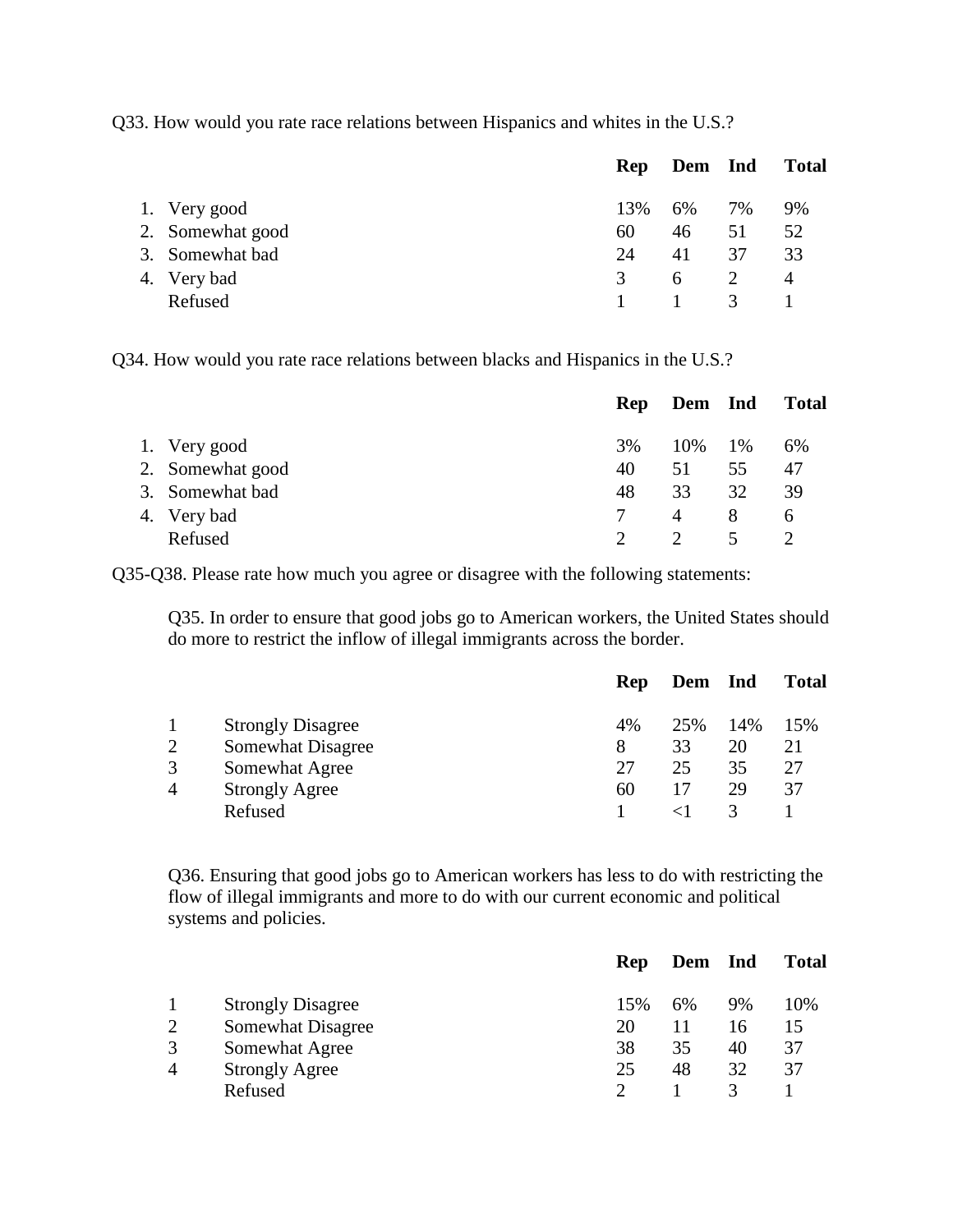Q37. The United States should offer a pathway to legal status to those living here illegally.

|                |                          | <b>Rep</b> | Dem Ind |     | <b>Total</b> |
|----------------|--------------------------|------------|---------|-----|--------------|
|                | <b>Strongly Disagree</b> | 29%        | 9%      | 22% | 19%          |
| 2              | Somewhat Disagree        | 24         |         |     |              |
| 3              | Somewhat Agree           | 36         | 40      | 39  | 38           |
| $\overline{A}$ | <b>Strongly Agree</b>    | 10         | 39      | 24  | 25           |
|                | Refused                  |            |         |     |              |

Q38. English should be the official language of the United States.

|                |                          | Rep | Dem | <b>Ind</b> | <b>Total</b> |
|----------------|--------------------------|-----|-----|------------|--------------|
|                | <b>Strongly Disagree</b> | 5%  | 15% | 4%         | 10%          |
| 2              | Somewhat Disagree        |     |     |            |              |
| 3              | Somewhat Agree           | 10  | 28  | 29         | 20           |
| $\overline{4}$ | <b>Strongly Agree</b>    | 83  | 49  | 60         | 65           |
|                | Refused                  |     |     |            |              |

Q39. Will Hillary Clinton's gender help or hurt her chances of election in 2016?

|                              |          | Rep Dem Ind         |          | <b>Total</b> |
|------------------------------|----------|---------------------|----------|--------------|
| 1. Help her                  |          | 45\% 27\% 40\% 36\% |          |              |
| 2. Hurt her                  | 6        | 28                  | 9        | 16           |
| 3. Neither help nor hurt her | 49       | 45                  | 51       | 47           |
| Refused                      | $\Omega$ | $\langle 1 \rangle$ | $\theta$ |              |

Q40. In your opinion, has the media reported on sexism in the 2016 election too much, not enough, or the right amount?

|                 |    | Rep Dem Ind Total |    |    |
|-----------------|----|-------------------|----|----|
| 1. Too much     |    | 79% 30% 58% 54%   |    |    |
| 2. Not enough   | 4  | 30 F              | 13 |    |
| 3. Right amount | 14 | 39                | 28 | 27 |
| Refused         |    | 3 1 1 2           |    |    |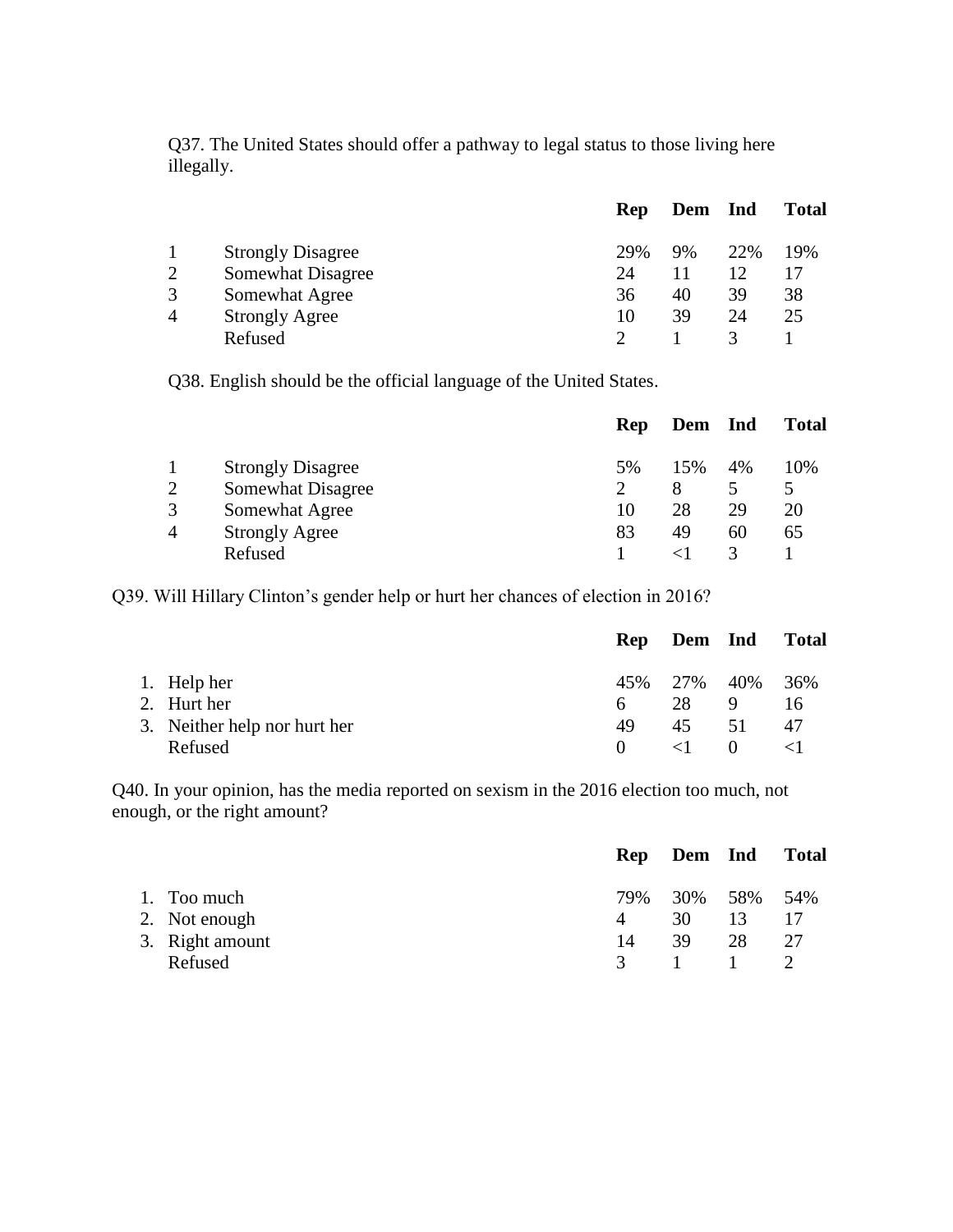Q41. On a scale from 1-5 where 1 means "Would not Advance" and 5 means "Would Greatly Advance", please rate the candidates on how well they will advance the interests of women if elected:

|                                                       |                                         | <b>Rep</b>                 | Dem                                              | Ind                   | <b>Total</b>               |
|-------------------------------------------------------|-----------------------------------------|----------------------------|--------------------------------------------------|-----------------------|----------------------------|
| $\mathbf{1}$<br>$\overline{c}$<br>3                   | <b>Would not Advance</b>                | 18%<br>11<br>31            | 82%<br>6<br>6                                    | 49%<br>15<br>15       | 51%<br>9<br>18             |
| $\overline{4}$<br>5                                   | <b>Would Advance Greatly</b><br>Refused | 20<br>19<br>$\overline{2}$ | $\mathbf{1}$<br>$\mathfrak{2}$<br>$\overline{3}$ | $\tau$<br>10<br>3     | 10<br>10<br>$\overline{2}$ |
| Q41b                                                  | <b>Hillary Clinton</b>                  |                            |                                                  |                       |                            |
|                                                       |                                         | <b>Rep</b>                 | Dem                                              | Ind                   | <b>Total</b>               |
| $\mathbf{1}$<br>$\overline{c}$<br>3<br>$\overline{4}$ | <b>Would not Advance</b>                | 34%<br>20<br>23<br>13      | 4%<br>$\overline{3}$<br>13<br>26                 | 24%<br>14<br>18<br>17 | 19%<br>11<br>18<br>20      |
| 5                                                     | <b>Would Advance Greatly</b><br>Refused | 8<br>$\overline{2}$        | 54<br>$\leq$ 1                                   | 23<br>$\overline{3}$  | 32<br>$\mathbf{1}$         |
| Q41c                                                  | Gary Johnson                            |                            |                                                  |                       |                            |
|                                                       |                                         | <b>Rep</b>                 | Dem                                              | Ind                   | <b>Total</b>               |
| $\mathbf{1}$<br>$\overline{c}$<br>3<br>$\overline{4}$ | <b>Would not Advance</b>                | 20%<br>18<br>34<br>9       | 22%<br>20<br>36<br>7                             | 23%<br>14<br>41<br>10 | 21%<br>19<br>36<br>$8\,$   |
| 5                                                     | <b>Would Advance Greatly</b><br>Refused | $\overline{2}$<br>17       | 1<br>14                                          | 5<br>8                | $\overline{2}$<br>15       |

Q41a Donald Trump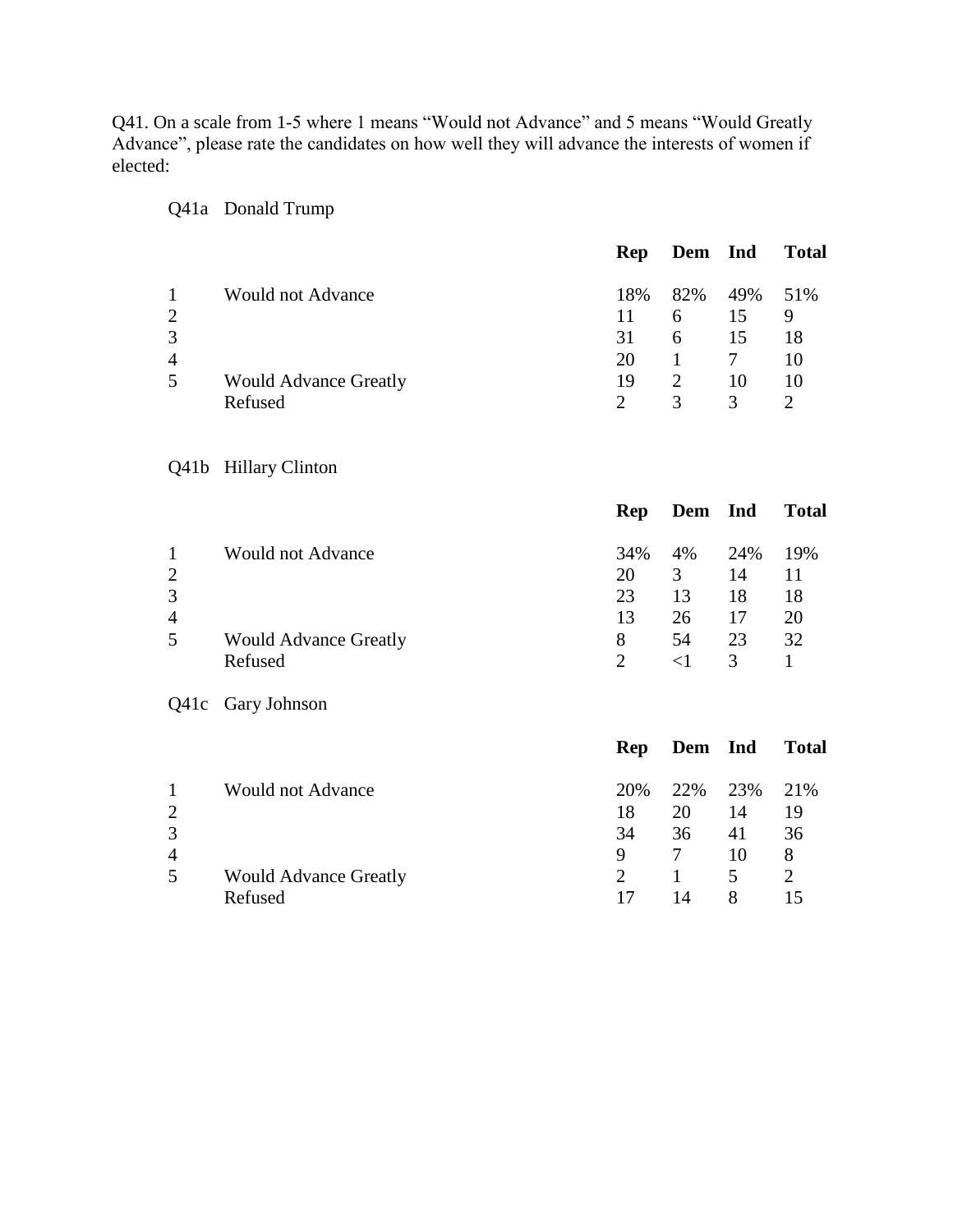Q41d Jill Stein

|                |                              | Rep | Dem Ind |    | <b>Total</b> |
|----------------|------------------------------|-----|---------|----|--------------|
|                | <b>Would not Advance</b>     | 19% | 11% 20% |    | 16%          |
| $\overline{2}$ |                              | 16  | 15      | 9  | 14           |
| 3              |                              | 32  | 34      | 34 | 33           |
| $\overline{4}$ |                              | 11  | 15      | 14 | 13           |
| 5              | <b>Would Advance Greatly</b> | 6   | 11      | 15 | 9            |
|                | Refused                      | 17  | 14      | 8  |              |
|                |                              |     |         |    |              |

#### **ISIS and Syria**

Q42. What's your impression of the current level of U.S. military involvement in Syria:

|                                       |     | Rep Dem Ind Total |    |     |
|---------------------------------------|-----|-------------------|----|-----|
| 1. It's at the right level            |     | 11% 32% 21% 22%   |    |     |
| 2. It's less than I would like to see | 58. | 31                | 30 | 42. |
| 3. It's more than I would like to see | 30. | 35                | 45 | 34  |
| Refused                               |     | $\gamma$          | 4  |     |

Q43. What should be the primary objective of U.S. military involvement in Syria:

|    |                                     | <b>Rep</b> | Dem Ind       |                | <b>Total</b> |
|----|-------------------------------------|------------|---------------|----------------|--------------|
|    | 1. Defeating ISIS and its allies    | 60%        | 46%           | 46%            | 52%          |
|    | 2. Removing the government of Syria |            | $\mathcal{R}$ | $\overline{A}$ |              |
|    | under president Bashar Assad        |            |               |                |              |
|    | 3. Both equally                     | 32         | 39            | 27             | 35           |
| 4. | <b>Neither</b>                      |            | 10            | 20             | 10           |
|    | Refused                             |            |               | $\mathcal{R}$  |              |

Q44. Rebels fighting the Syrian regime include many Islamists groups. Tell me how much you agree/disagree with the following statements:

Q44a. The U.S. should support Syrian rebels even if some of our aid goes to some of the Islamist rebels, as long as the aid doesn't go to ISIS and al-Qaeda specifically. We need to rely on proxy forces to counter not only the Syrian regime but its external backers like Iran and Hezbollah.

|    |                          |     | Rep Dem Ind |     | <b>Total</b> |
|----|--------------------------|-----|-------------|-----|--------------|
| 1. | <b>Strongly Disagree</b> | 36% | 19% 28% 27% |     |              |
|    | Somewhat Disagree        |     | 25.         | 27  | 26           |
| 3. | Somewhat Agree           |     | 42.         | 30. | 34           |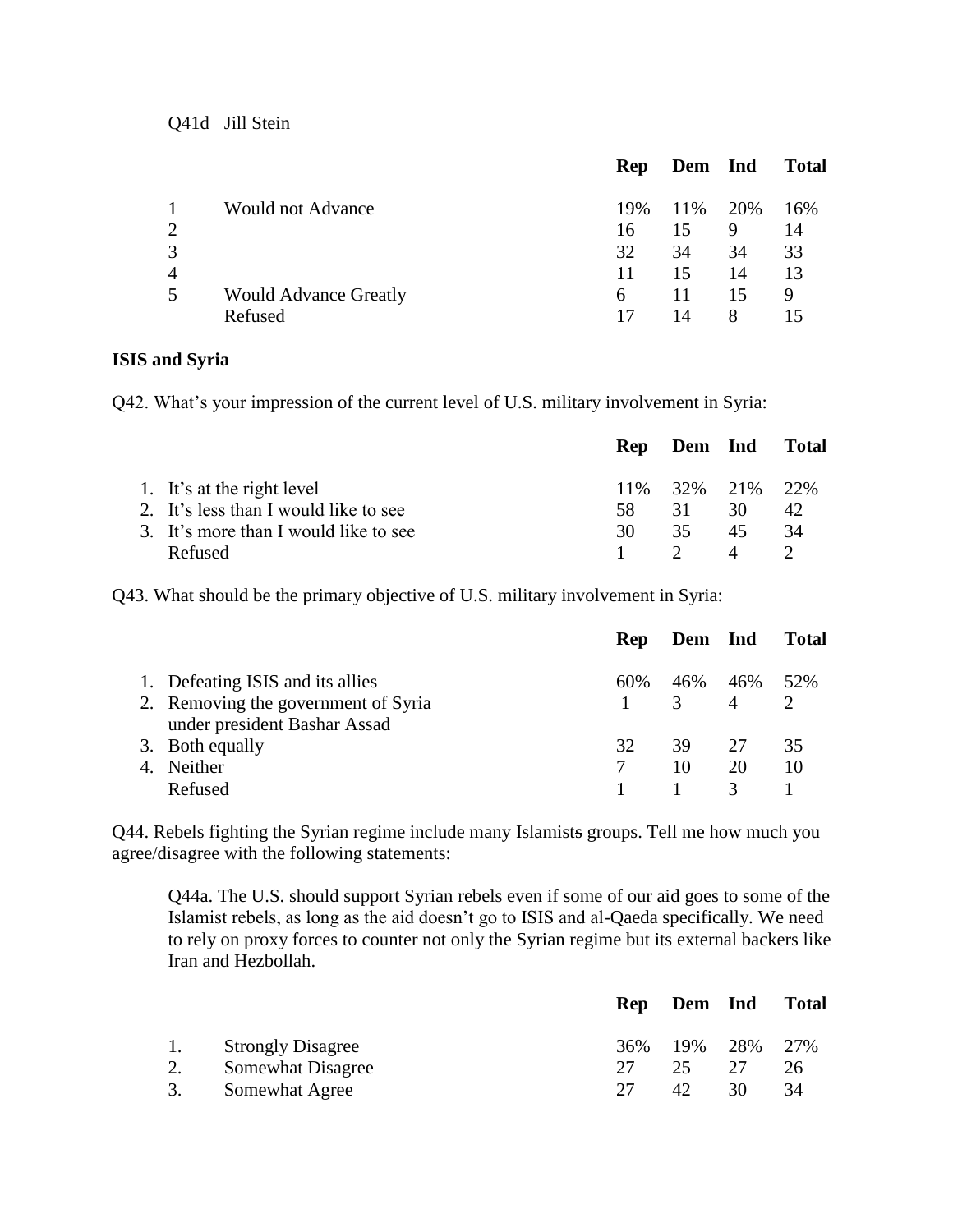| 4. Strongly Agree |  | 5 10 11 8 |  |
|-------------------|--|-----------|--|
| Refused           |  | 6 5 5 5   |  |

Q44b. The U.S. should not support Syrian rebels if they include Islamists as this could come back to haunt us; there is no way to ensure aid wouldn't reach ISIS and al-Qaeda, or that the Islamists groups we back won't eventually turn against us.

|                          | Rep                                     |     |    | <b>Total</b> |
|--------------------------|-----------------------------------------|-----|----|--------------|
| <b>Strongly Disagree</b> | 5%                                      | 10% | 3% | 7%           |
| Somewhat Disagree        | 11                                      | 29  | 23 | 21           |
|                          | 42                                      | 38  | 36 | 40           |
|                          | 37                                      | 19  | 33 | 28           |
| Refused                  |                                         | 4   |    |              |
|                          | Somewhat Agree<br><b>Strongly Agree</b> |     |    | Dem Ind      |

Q45. As you may know, Russia supports the Syrian government while the United States supports moderate Syrian rebels trying to overthrow this government. But both Russia and the U.S. are opposed to ISIS. What in your opinion is the best American path to fighting ISIS?

|                                                                                             | <b>Rep</b> | Dem Ind        |    | <b>Total</b> |
|---------------------------------------------------------------------------------------------|------------|----------------|----|--------------|
| Trying to do it with allies only, and avoid<br>full military cooperation with Russia        | 30%        | 44% 28%        |    | 36%          |
| Put aside our differences with Russia on the<br>Syrian regime and join forces to fight ISIS | 67         | 53             | 67 | 60           |
| Refused                                                                                     |            | $\overline{3}$ | 5  |              |

Q46. Overall, how would you describe the degree of Russian-American cooperation over the Syrian conflict so far:

|                                              |     |               |    | Rep Dem Ind Total |
|----------------------------------------------|-----|---------------|----|-------------------|
| 1. It has been at the right level            |     | 10\% 18\% 9\% |    | 14%               |
| 2. It has been more than I would like to see | 13. | 14            | 23 | 15                |
| 3. It has been less than I would like to see | 72. | 65.           | 60 | 67                |
| Refused                                      | 6.  | $\mathcal{R}$ |    |                   |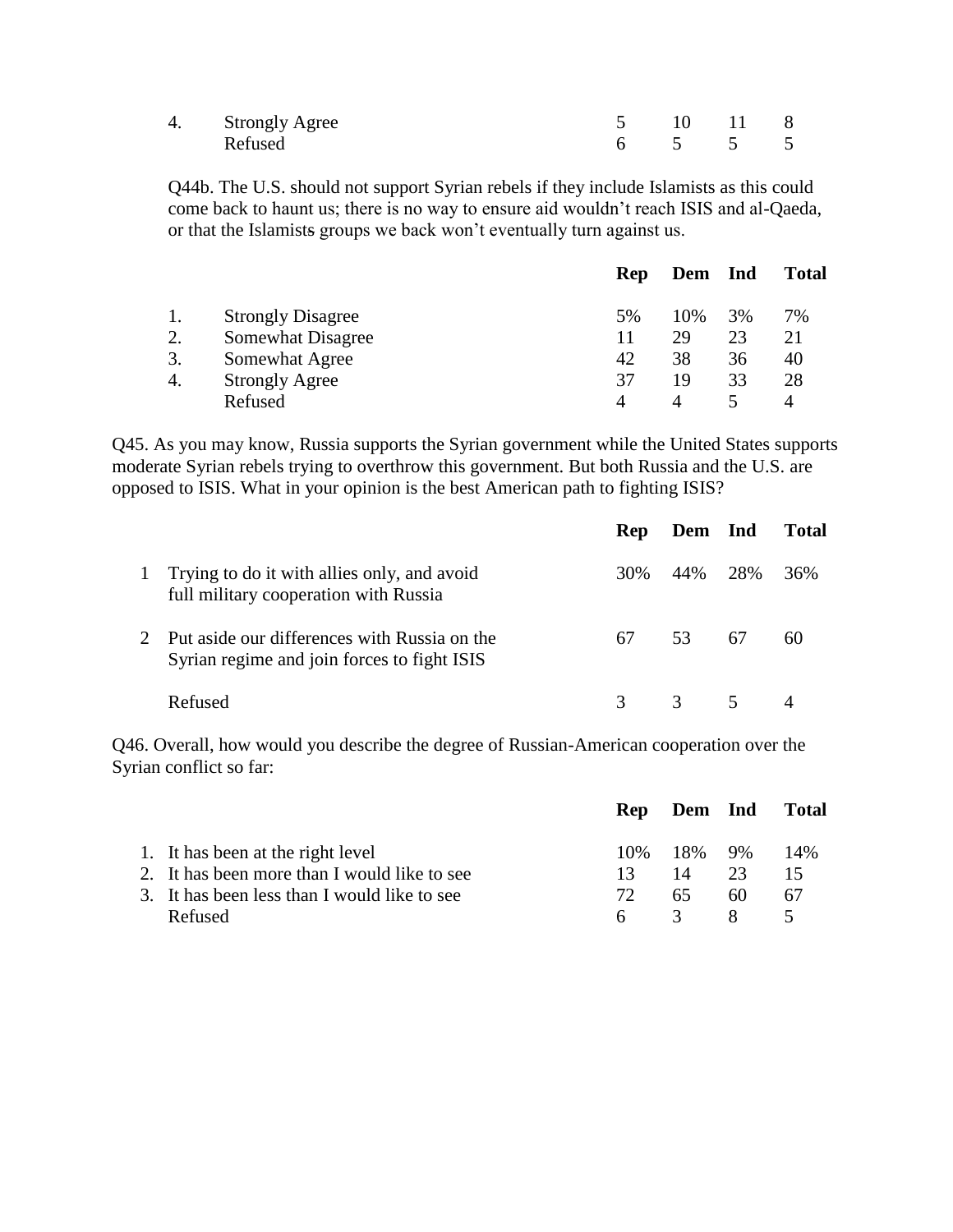Q47. Tell me how much you agree/disagree with the following statements:

Q47a. While ISIS is a major threat to American interests that must be confronted, it is not such an existential threat that it warrants huge investment in lives and treasure, and the degree of our commitment must be carefully weighed.

|    |                          | Rep | Dem Ind |     | <b>Total</b> |
|----|--------------------------|-----|---------|-----|--------------|
| 1. | <b>Strongly Disagree</b> | 34% | 11%     | 22% | 22%          |
| 2. | Somewhat Disagree        | 26  | 23      |     | 24           |
| 3. | Somewhat Agree           | 25  | 37      | 40  | 32           |
| 4. | <b>Strongly Agree</b>    |     | 28      | 18  | 20           |
|    | Refused                  |     |         |     |              |
|    |                          |     |         |     |              |

Q47b. ISIS is the top threat to American national security and could become an existential threat. We must spare no effort in assuring that it's destroyed.

|    |                          | <b>Rep</b> | Dem Ind |    | <b>Total</b> |
|----|--------------------------|------------|---------|----|--------------|
|    | <b>Strongly Disagree</b> | .5%        | 10%     | 7% | 7%           |
| 2. | Somewhat Disagree        | 10         | 24      |    |              |
| 3. | Somewhat Agree           | 27         | 33      | 32 | 30           |
| 4. | <b>Strongly Agree</b>    | 56         | 32      | 41 | 43           |
|    | Refused                  |            |         |    |              |

Q48. Tell me how much you agree/disagree with the following statements:

Q48a. A large American ground force to fight ISIS in Syria and Iraq is risky, costly, and unlikely to achieve the desired objectives. There are also always unintended consequences. Even the significant intervention in the 2003 Iraq war failed to bring the right outcome for American interests or prevent the rise of groups like ISIS. Conflicts in these countries are messy and complicated with multiple parties. Sending more forces would be costly, extended, and make more enemies than friends. Even if we defeat ISIS, groups like it would emerge out of our as soon as we withdraw our forces. Besides, ISIS is a threat to a host of other nations even more than it is.

|    |                          | Rep | Dem Ind |    | <b>Total</b> |
|----|--------------------------|-----|---------|----|--------------|
|    | <b>Strongly Disagree</b> | 10% | 3%      | 6% | 6%           |
| 2. | Somewhat Disagree        | 26  | 15      | 14 | 20           |
| 3. | Somewhat Agree           | 40  | 45      | 52 | 43           |
| 4. | <b>Strongly Agree</b>    | 19  | 34      | 25 | 27           |
|    | Refused                  |     | 3       | 4  |              |
|    |                          |     |         |    |              |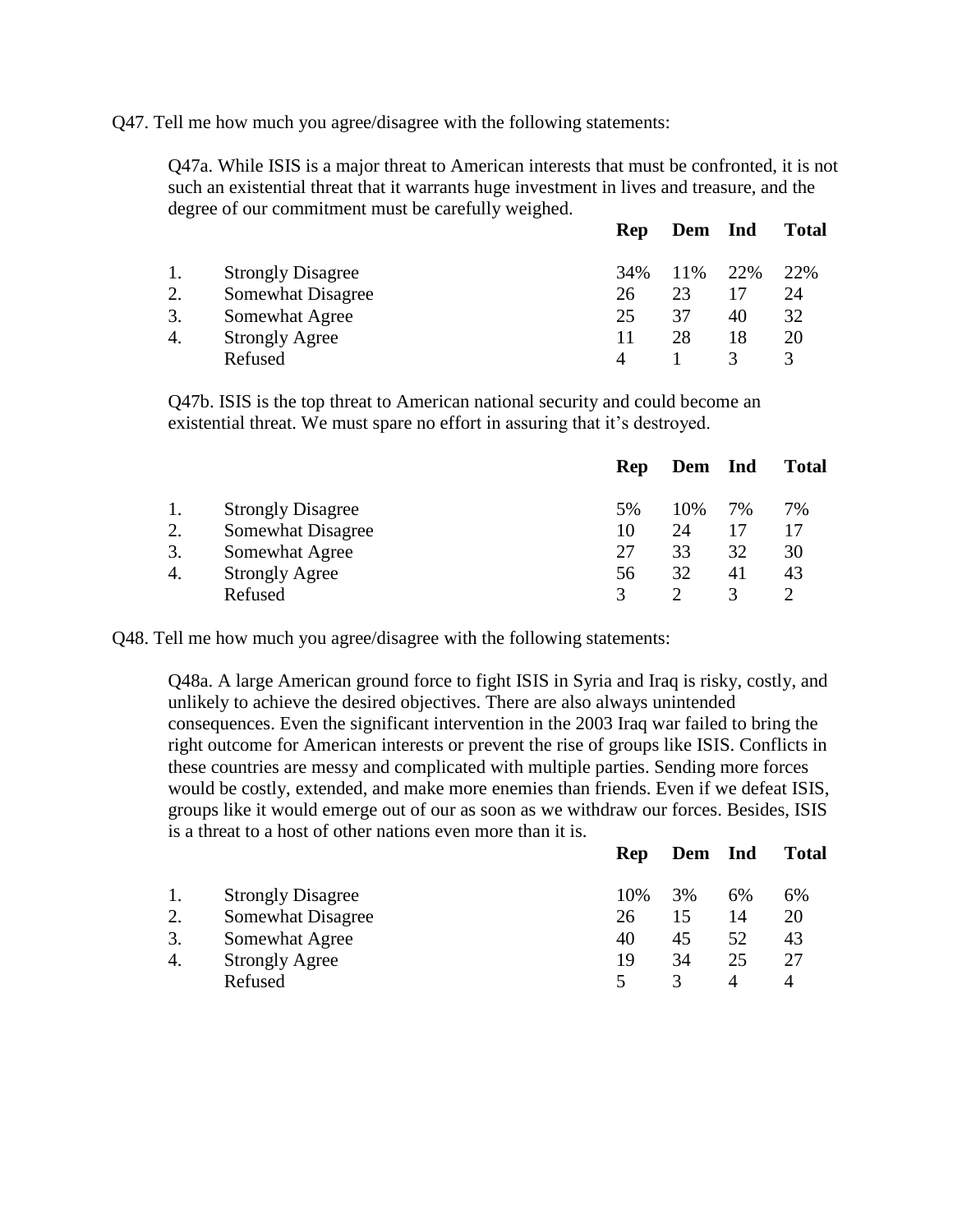Q48b. A large American ground force is essential to fight ISIS in Syria and Iraq and we cannot allow the risk to stop us. ISIS presents a major threat to us, causes regional and global instability, and generates refugee crises that pose both moral and security dilemmas. Deploying ground forces is the only way to defeat it and is worth the investment, even if it means our forces would have to remain there for a sustained period of time. We cannot allow our experience in Iraq to hold us back. Besides, the task may be achievable even without having to leave our forces in the region for a long period of time.

|    |                          | Rep | Dem Ind |     | <b>Total</b> |
|----|--------------------------|-----|---------|-----|--------------|
| 1. | <b>Strongly Disagree</b> | 13% | 30%     | 16% | 21\%         |
| 2. | Somewhat Disagree        | 26  | 34      | 42  | 31           |
| 3. | Somewhat Agree           | 37  | 23      | 25  | 29           |
| 4. | <b>Strongly Agree</b>    |     | 10      | 12  |              |
|    | Refused                  |     |         |     |              |

Q49. Tell me how much you agree/disagree with the following statements:

Q49a. ISIS could be defeated and destroyed through military means

|    |                          | Rep | Dem Ind |     | <b>Total</b> |
|----|--------------------------|-----|---------|-----|--------------|
| 1. | <b>Strongly Disagree</b> | 6%  | 14%     | 14% | 10%          |
| 2. | Somewhat Disagree        | 10  | 27      | 24  | 20           |
| 3. | Somewhat Agree           | 41  | 39      | 40  | 40           |
| 4. | <b>Strongly Agree</b>    | 39  | 18      | 18  | 27           |
|    | Refused                  |     |         | 4   |              |

Q49b. Addressing political problems in Syria and Iraq diplomatically and economically are essential for defeating ISIS.

|    |                          | Rep | Dem Ind |     | <b>Total</b> |
|----|--------------------------|-----|---------|-----|--------------|
| 1. | <b>Strongly Disagree</b> | 13% | 5%      | 10% | 9%           |
| 2. | Somewhat Disagree        | 21  | 8       | 18  | 14           |
| 3. | Somewhat Agree           | 49  | 49      | 46  | 49           |
| 4. | <b>Strongly Agree</b>    | 14  | 37      | 22. | 26           |
|    | Refused                  |     |         |     |              |

Q49c. Even if we defeat ISIS by deploying a large force on the ground, it, or groups like it, will reemerge as soon as we withdraw our forces.

|                      |    |             | Rep Dem Ind Total |
|----------------------|----|-------------|-------------------|
| 1. Strongly Disagree | 4% | 2\% 1\%     | 3%                |
| 2. Somewhat Disagree |    | 17 11 14 14 |                   |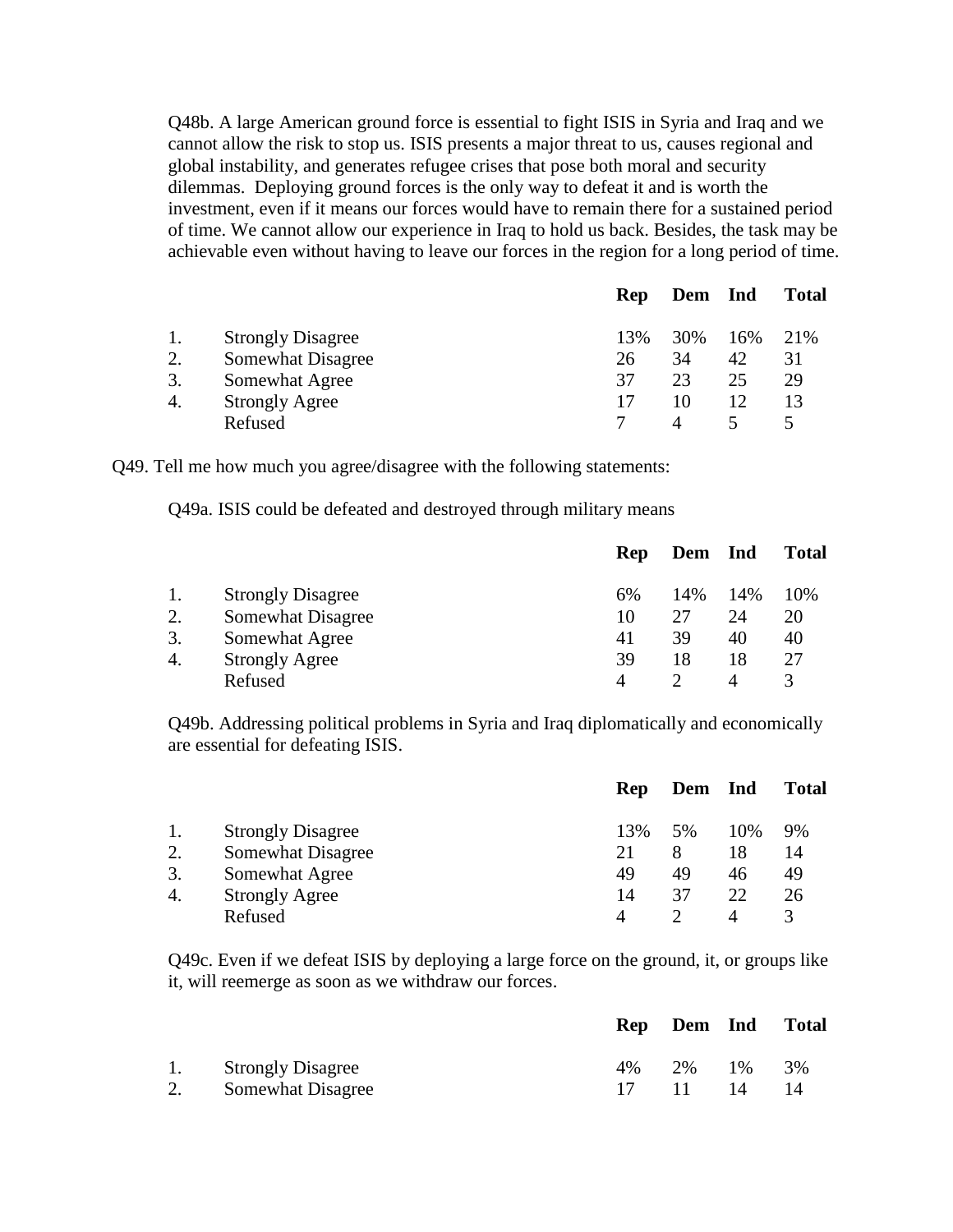| 3. Somewhat Agree |  | 57 51 53 |  |
|-------------------|--|----------|--|
| 4. Strongly Agree |  | 29 29 28 |  |
| Refused           |  | 3 2 5 3  |  |

Q50. Now, tell me if you support or oppose the deployment a large American ground force in Syria and Iraq to fight ISIS:

|                         |                | Rep Dem Ind Total            |               |
|-------------------------|----------------|------------------------------|---------------|
| 1. Support<br>2. Oppose | 46 —           | 51\% 22\% 25\% 35\%<br>77 71 | -63           |
| Refused                 | $\overline{4}$ | 2 4                          | $\mathcal{R}$ |

Q51. What is your attitude about each of the following?

### Q51a. The Muslim people

|                |                                                                                             | <b>Rep</b>           | Dem Ind              |                      | <b>Total</b>         |
|----------------|---------------------------------------------------------------------------------------------|----------------------|----------------------|----------------------|----------------------|
| 2.<br>3.<br>4. | Very Favorable<br>Somewhat Favorable<br>Somewhat Unfavorable<br>Very Unfavorable<br>Refused | 11%<br>46<br>32<br>9 | 36%<br>45<br>12<br>5 | 43%<br>36<br>17<br>3 | 26%<br>44<br>21<br>6 |
|                |                                                                                             |                      |                      |                      |                      |

Q51b. The Muslim religion

|    |                      | <b>Rep</b> | Dem Ind |     | <b>Total</b> |
|----|----------------------|------------|---------|-----|--------------|
| 1. | Very Favorable       | 5%         | 26%     | 28% | 17%          |
| 2. | Somewhat Favorable   | 25         | 39      | 32  | 32           |
| 3. | Somewhat Unfavorable | 35         | 24      | 25  | 29           |
| 4. | Very Unfavorable     | 33         | 8       | 15  | 20           |
|    | Refused              |            |         |     |              |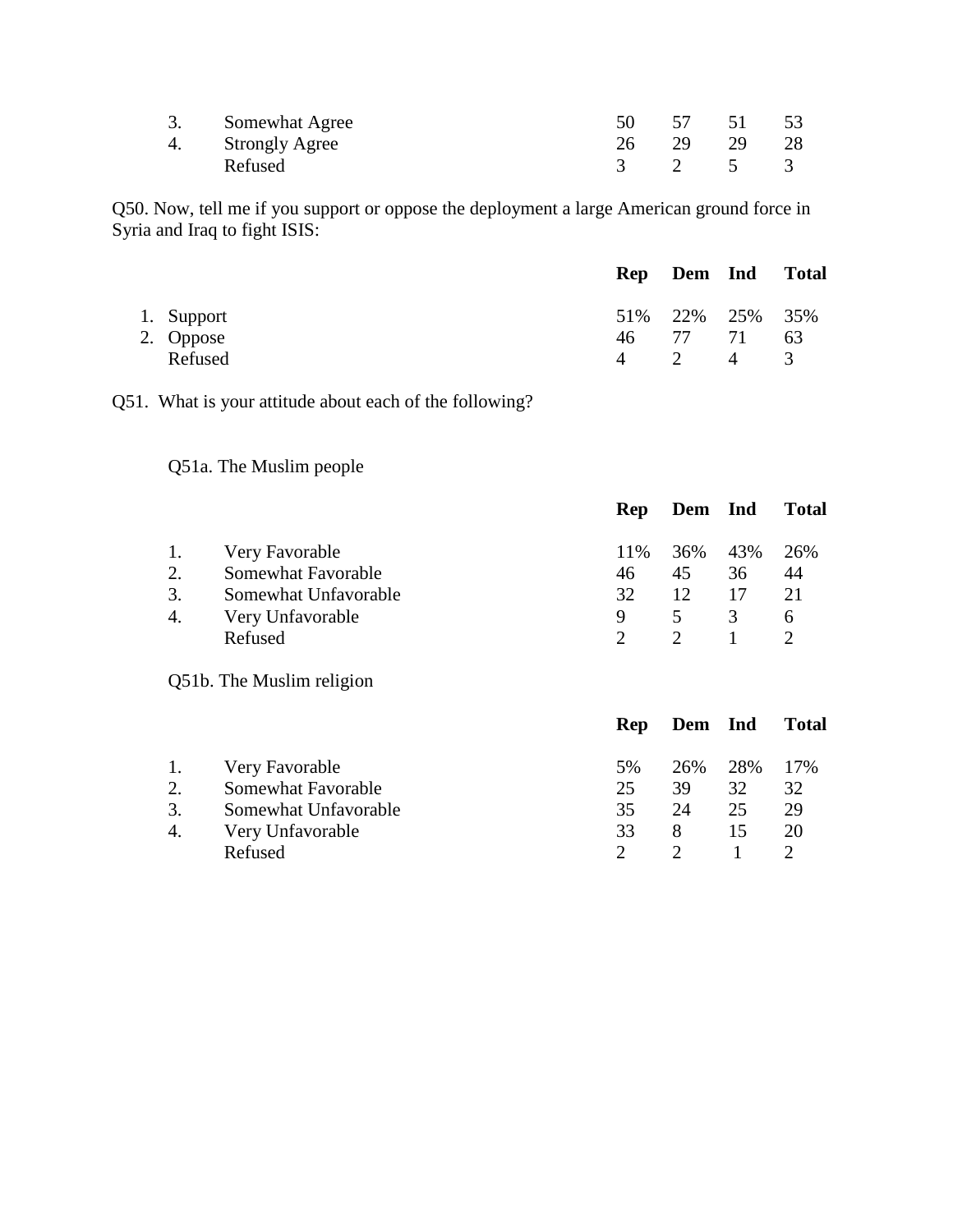Q52. Which position is closer to yours?

|                                                                                                                                 | Rep | Dem Ind |     | <b>Total</b> |
|---------------------------------------------------------------------------------------------------------------------------------|-----|---------|-----|--------------|
| 1. Islamic and Western religious and<br>social traditions are incompatible<br>with each other                                   | 54% | 16%     | 22% | 33%          |
| 2. Most people in the West and the<br>Islamic world have similar needs and<br>wants, so it is possible to find common<br>ground | 44  | 81      | 77  | 65           |
| Refused                                                                                                                         | 3   | 3       |     |              |

Q61. On a scale of 0-10, where 0 means "Not At All Important" and 10 means "Very Important", how important are the following issues for The United States?

Q61A. The rise of China

|                |                | Rep            | Dem Ind        |                | <b>Total</b> |
|----------------|----------------|----------------|----------------|----------------|--------------|
|                | Not Important  | 1%             | 3%             | 7%             | 2%           |
| $\overline{2}$ |                | ${<}1$         |                |                |              |
| 3              |                | $\overline{2}$ | 3              | 7              | 3            |
| 4              |                | 3              | 6              |                | 4            |
| 5              |                | 10             | 10             | 18             | 11           |
| 6              |                | 6              | 14             | 11             | 10           |
|                |                | 13             | 13             | 10             | 13           |
| 8              |                | 17             | 17             | 10             | 16           |
| 9              |                | 17             | 10             | 10             | 13           |
| 10             | Very Important | 25             | 21             | 24             | 23           |
|                | Refused        | 5              | $\overline{2}$ | $\overline{2}$ | 3            |

Q61B. The assertiveness of Russia

|                |               | <b>Rep</b> | Dem Ind |    | <b>Total</b> |
|----------------|---------------|------------|---------|----|--------------|
| 1              | Not Important | 2%         | 1%      | 8% | 2%           |
| $\overline{2}$ |               |            |         |    |              |
| 3              |               | 3          | 3       | 2  | 3            |
| $\overline{4}$ |               | 3          | 4       | 12 | 4            |
| 5              |               | 8          | 8       | 12 | 9            |
| 6              |               | 12         | 10      | 5  | 10           |
| 7              |               | 14         | 15      | 12 | 14           |
| 8              |               | 18         | 17      | 15 | 17           |
|                |               |            |         |    |              |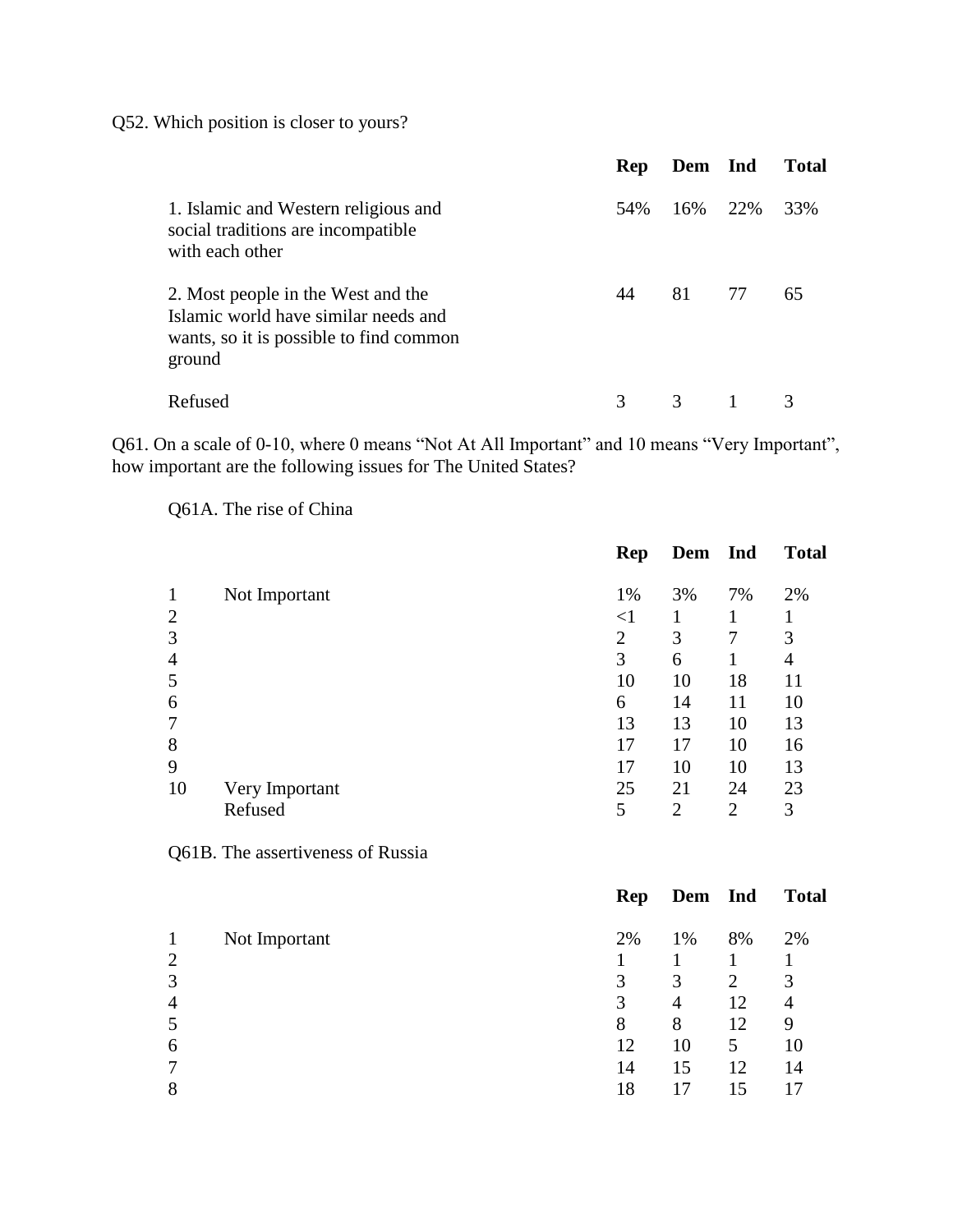| Q |                   |  | 12 12 8 11  |  |
|---|-------------------|--|-------------|--|
|   | 10 Very Important |  | 24 26 22 25 |  |
|   | Refused           |  | 4 3 3 4     |  |

# Q61C. North Korea

|                |                | Rep | Dem Ind |                | <b>Total</b> |
|----------------|----------------|-----|---------|----------------|--------------|
| $\mathbf{1}$   | Not Important  | 1%  | 4%      | 8%             | 3%           |
| $\overline{2}$ |                |     |         |                |              |
| 3              |                | 3   | 4       | $\overline{2}$ | 3            |
| $\overline{4}$ |                | 4   | 5       |                | 4            |
| 5              |                | 7   | 9       | 17             | 9            |
| 6              |                | 8   | 10      | 10             | 9            |
| $\overline{7}$ |                | 13  | 13      | 11             | 12           |
| 8              |                | 13  | 15      | 6              | 13           |
| 9              |                | 15  | 11      | 17             | 13           |
| 10             | Very Important | 31  | 26      | 25             | 28           |
|                | Refused        | 5   | 3       | 3              | 4            |

Q61D. Iran

|                |                | Rep | Dem Ind |    | <b>Total</b> |
|----------------|----------------|-----|---------|----|--------------|
| $\mathbf{1}$   | Not Important  | 2%  | 2%      | 7% | 2%           |
| $\overline{2}$ |                |     |         | 5  |              |
| 3              |                | 2   | 4       |    | 3            |
| $\overline{4}$ |                | 2   | 5       | 4  | 4            |
| 5              |                | 10  | 14      | 19 | 13           |
| 6              |                | 8   | 16      | 11 | 12           |
| $\overline{7}$ |                | 11  | 17      | 11 | 14           |
| 8              |                | 13  | 12      | 11 | 12           |
| 9              |                | 16  | 11      | 9  | 13           |
| 10             | Very Important | 30  | 16      | 18 | 22           |
|                | Refused        | 5   | 3       | 3  | 4            |

# Q61E. Trade deficit

|                |               |          | Rep Dem Ind  |          | <b>Total</b>  |
|----------------|---------------|----------|--------------|----------|---------------|
| $\mathbf{1}$   | Not Important | 1%       | 2%           | 3%       | 2%            |
| $\overline{2}$ |               | $\leq$ 1 | -1           | $\theta$ |               |
| 3              |               |          | $\mathbf{3}$ | 1        | 2             |
| $\overline{4}$ |               | $\leq$ 1 | 2            | 5        | $\mathcal{L}$ |
| 5              |               | 6        |              | 17       | 9             |
| 6              |               | 6        |              | 5        | 8             |
|                |               |          |              |          |               |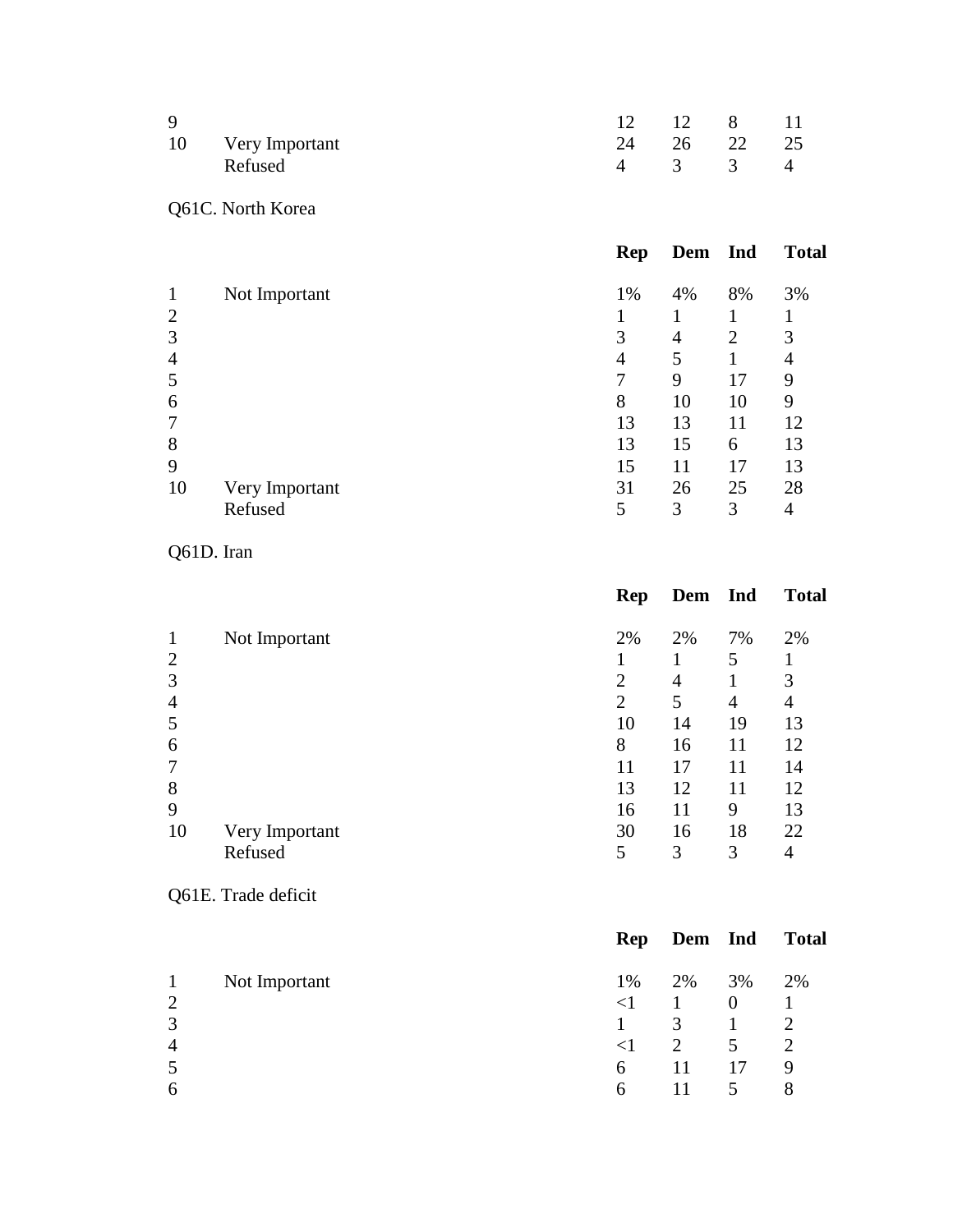| 7           |                | 10.      | 15 | - 9           | 12  |
|-------------|----------------|----------|----|---------------|-----|
| 8           |                | 13       | 20 | 13            | 16  |
| $\mathbf Q$ |                | 16       | 10 | 9             | 12  |
| 10          | Very Important | 43       | 21 | 35            | -32 |
|             | Refused        | $\Delta$ |    | $\mathcal{D}$ |     |

# Q61F. The Israeli-Palestinian conflict

|                |                | Rep | Dem Ind        |                | <b>Total</b> |
|----------------|----------------|-----|----------------|----------------|--------------|
| $\mathbf{1}$   | Not Important  | 3%  | 5%             | 9%             | 4%           |
| $\overline{2}$ |                | 4   | 2              | 7              | 3            |
| 3              |                | 4   | $\overline{4}$ | 3              | 4            |
| $\overline{4}$ |                | 5   | 7              | 5              | 6            |
| 5              |                | 16  | 14             | 28             | 16           |
| 6              |                | 11  | 14             | 4              | 12           |
| 7              |                | 17  | 20             | 17             | 19           |
| 8              |                | 13  | 14             | 10             | 13           |
| 9              |                | 8   | 5              | $\overline{2}$ | 6            |
| 10             | Very Important | 14  | 11             | 13             | 13           |
|                | Refused        | 5   | $\overline{4}$ | 2              | 4            |

Q61G. The war on ISIS

|                |                | Rep            | Dem Ind        |                | <b>Total</b> |
|----------------|----------------|----------------|----------------|----------------|--------------|
| $\mathbf{1}$   | Not Important  | $<$ 1%         | 2%             | 6%             | 2%           |
| $\overline{2}$ |                |                |                | $\overline{0}$ |              |
| 3              |                |                |                |                |              |
| $\overline{4}$ |                |                | $\overline{2}$ | $\overline{0}$ |              |
| 5              |                | 3              | 5              | 11             | 5            |
| 6              |                | $\overline{2}$ | 7              | 5              | 5            |
| 7              |                | 5              | 13             | 13             | 9            |
| 8              |                | 12             | 14             |                | 12           |
| 9              |                | 17             | 13             | 8              | 14           |
| 10             | Very Important | 56             | 40             | 49             | 48           |
|                | Refused        | 4              | 3              | $\overline{2}$ | 3            |

Q61H. The war on al-Qaeda

|                   |               |               |                             |                | Rep Dem Ind Total |
|-------------------|---------------|---------------|-----------------------------|----------------|-------------------|
| $\mathbf{1}$<br>2 | Not Important | $\mathbf{1}$  | 1% 3% 5% 3%<br>$\mathbf{1}$ | 6              | $\overline{2}$    |
| 3                 |               | $\mathbf{1}$  | $\overline{2}$              | 5 <sup>7</sup> | $\overline{2}$    |
| 4                 |               | $\mathcal{R}$ | 6                           | 4              |                   |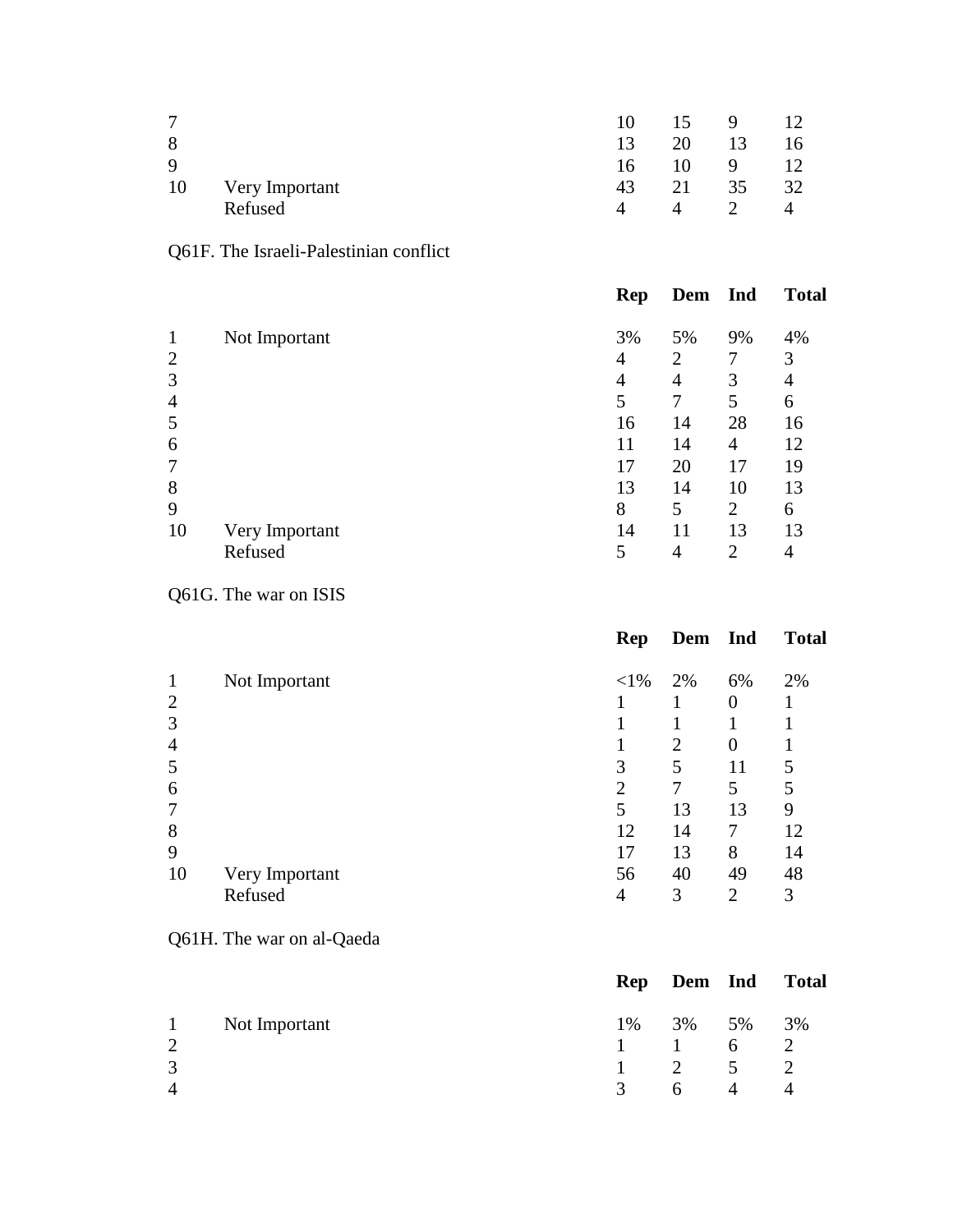| $\mathcal{C}$ |                | 8  |               |                             | 9  |
|---------------|----------------|----|---------------|-----------------------------|----|
| 6             |                | 6  | 8             | 8                           |    |
| 7             |                | 9  |               | 17                          | 13 |
| 8             |                | 12 | 13            | 10                          | 12 |
| 9             |                | 15 | 13            | 9                           | 13 |
| 10            | Very Important | 41 | 28            | 24                          | 33 |
|               | Refused        | 4  | $\mathcal{D}$ | $\mathcal{D}_{\mathcal{L}}$ | 3  |

# Q61I. The civil war in Libya

| $\mathbf{1}$   | Not Important  | 8% | 6% | 11% | 7%             |
|----------------|----------------|----|----|-----|----------------|
| $\overline{2}$ |                | 2  | 3  |     | $\overline{2}$ |
| 3              |                | 8  | 8  | 12  | 9              |
| $\overline{4}$ |                | 12 | 14 | 13  | 13             |
| 5              |                | 22 | 22 | 23  | 22             |
| 6              |                | 13 | 12 | 10  | 12             |
| 7              |                | 13 | 13 | 7   | 13             |
| 8              |                | 10 | 11 | 11  | 11             |
| 9              |                | 4  | 5  | 3   | 4              |
| 10             | Very Important | 4  | 5  | 5   | 5              |
|                | Refused        |    | ∍  | 3   | 3              |

**Rep Dem Ind Total**

# Q61J. The civil war in Yemen

|                |                | Rep | Dem Ind |     | <b>Total</b> |
|----------------|----------------|-----|---------|-----|--------------|
| 1              | Not Important  | 9%  | 6%      | 16% | 9%           |
| $\overline{2}$ |                | 4   | 4       |     | 4            |
| 3              |                | 9   | 10      | 5   | 9            |
| $\overline{4}$ |                | 12  | 13      | 12  | 12           |
| 5              |                | 26  | 21      | 25  | 23           |
| 6              |                | 12  | 13      | 12  | 12           |
| 7              |                | 10  | 11      | 7   | 10           |
| 8              |                | 9   | 11      | 9   | 10           |
| 9              |                | 3   | 5       | 3   | 4            |
| 10             | Very Important | 5   | 4       | 6   | 4            |
|                | Refused        | 4   | 3       | 5   | 4            |

Q61K. U.S. immigration policy

|   |                 |                                               | Rep Dem Ind Total |
|---|-----------------|-----------------------------------------------|-------------------|
| 2 | 1 Not Important | 1% 1% 2% 1%<br>$0 \qquad 3 \qquad 0 \qquad 2$ |                   |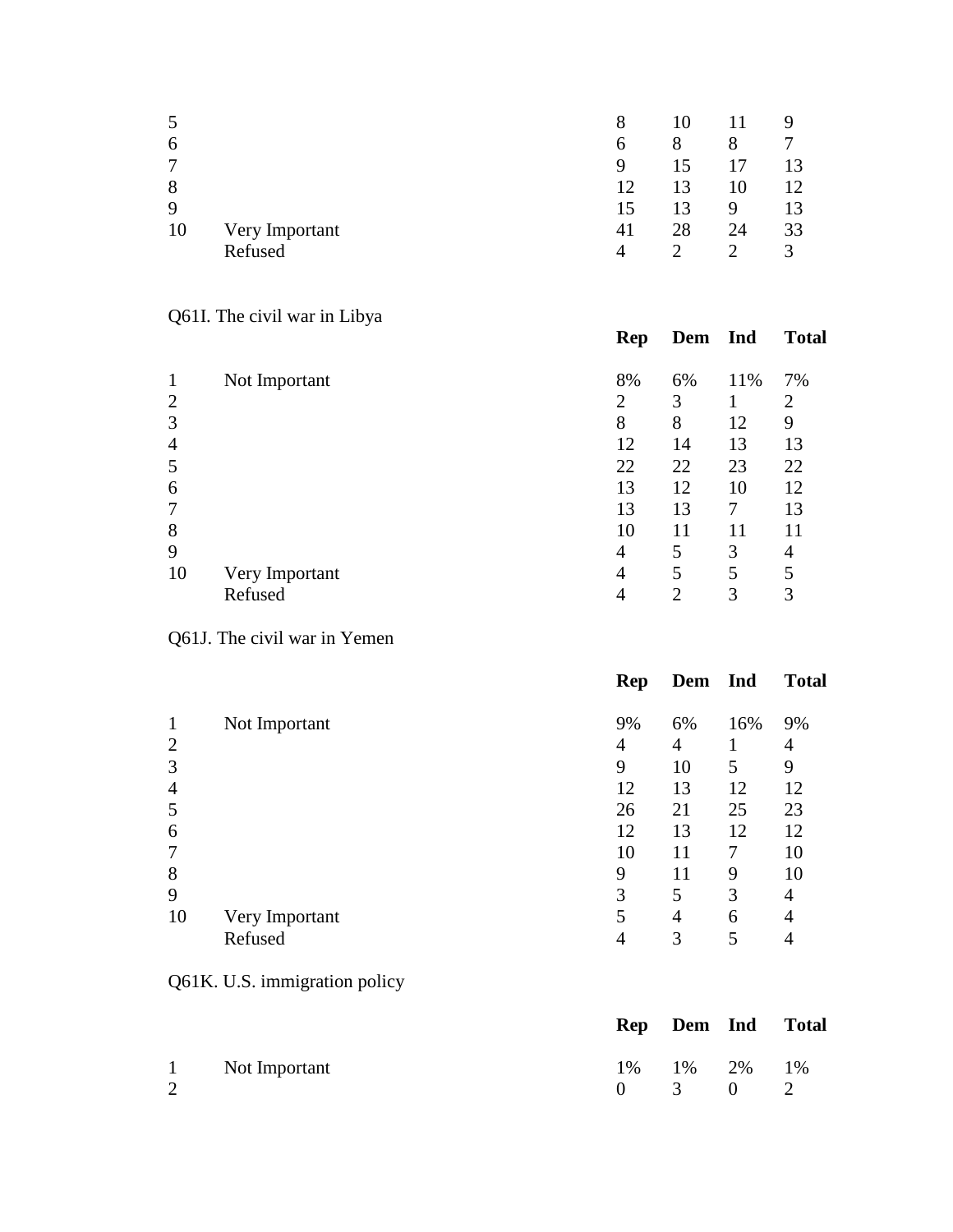| 3              |                | 3  | 4  |                 | $\mathbf{\Omega}$ |
|----------------|----------------|----|----|-----------------|-------------------|
| $\overline{4}$ |                |    | 3  |                 |                   |
| 5              |                |    |    |                 |                   |
| 6              |                |    |    | $\overline{12}$ | h                 |
| 7              |                | 8  | 9  | 8               |                   |
| 8              |                | 10 | 20 | 10              | 15                |
| 9              |                | 13 | 8  | 10              | 10                |
| 10             | Very Important | 57 | 32 | 43              | 44                |
|                | Refused        | 3  |    |                 | 3                 |

Q61L. U.S. relations with Egypt and Saudi Arabia

|                | <b>Rep</b>     |    |                | <b>Total</b> |
|----------------|----------------|----|----------------|--------------|
| Not Important  | 3%             | 2% | 5%             | 2%           |
|                | 2              |    |                |              |
|                | $\overline{2}$ | 3  | 7              | 3            |
|                | 7              | 4  | $\overline{4}$ | 5            |
|                | 17             | 15 | 25             | 17           |
|                | 14             | 13 | 6              | 13           |
|                | 20             | 23 | 13             | 21           |
|                | 14             | 15 | 16             | 14           |
|                | 9              | 10 | 5              | 9            |
| Very Important | 9              | 11 | 15             | 11           |
| Refused        | 3              | 3  | 3              | 3            |
|                |                |    |                | Dem Ind      |

#### Q62. **[PIPE IN ALL ISSUES FROM Q61 IF >1 ][MAINTAIN ORDER FROM Q61][SKIP QUESTION AND AUTOCODE ISSUES FROM Q61 IF ONLY ONE OR TWO ISSUES ARE >1 IN Q61]** Which of the following issues should be America's top global priorities?

Please select two.

| <b>Total</b> |
|--------------|
| 11\%         |
| 14           |
| 15           |
| 4            |
| 22           |
| 4            |
| 53           |
| 6            |
| 1            |
|              |
|              |